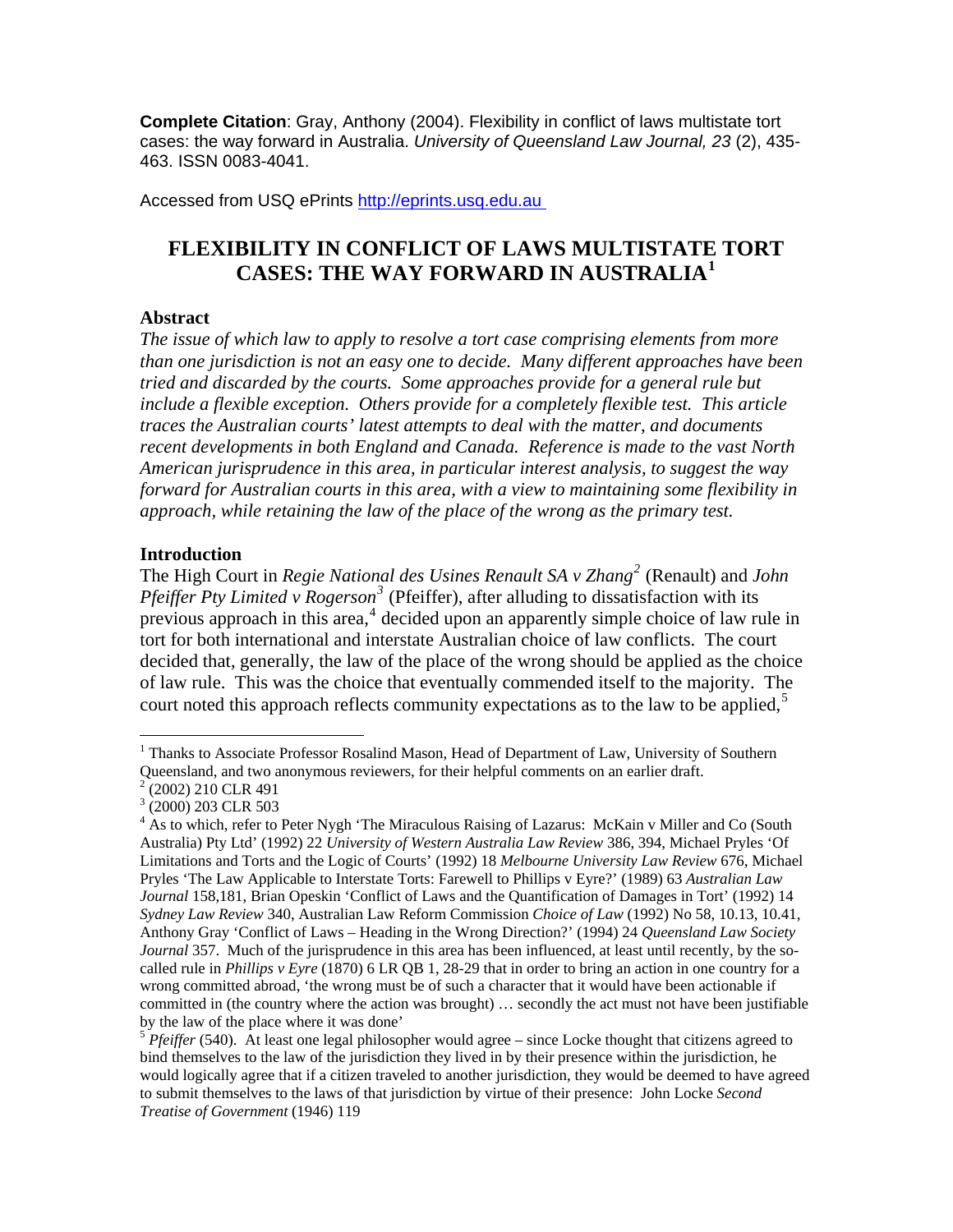and was in most cases easy to apply. Citizens understood that if they went to another jurisdiction, they would be subject to the rules and regulations of that jurisdiction. Liability would generally be fixed and certain. $<sup>6</sup>$  $<sup>6</sup>$  $<sup>6</sup>$  Under this approach, liability was fixed</sup> by reference to geography, making it easier to promote laws that gave a favourable outcome.<sup>[7](#page-1-1)</sup> The rule was simple to apply and led to certain results.<sup>[8](#page-1-2)</sup> The court noted however, that in some cases, it may be difficult to ascertain the 'place of the wrong'.<sup>[9](#page-1-3)</sup>

### **The Flexible Exception and Questions of Public Policy**

In judgments in other countries, some judgments of the High Court in *Breavington* v *Godleman*<sup>[10](#page-1-4)</sup> and other cases, adoption of the law of the place of the wrong as the primary rule has been accompanied by what may be termed a 'flexible exception', as it was described in *Chaplin v Boys* per Lord Wilberforce. This exception might apply where the place of the wrong is in some sense fortuitous. $^{11}$  $^{11}$  $^{11}$ 

However, in *Pfeiffer* the court rejected a flexible exception, at least in cases involving intra-Australian torts. Their conclusion was that:

'adopting any flexible rule or exception to a universal rule would require the closest attention to identifying what criteria are to be used to make the choice of law. Describing the flexible rule in terms such as "real and substantial" or "most significant" connection with the jurisdiction will not give sufficient guidance to courts, to parties, or to those like insurers who must order their affairs on the basis of predictions about the future application of the rule. What emerges very clearly from the United States experience in those States where the proper law of the tort theory has been adopted is that it has led to very great uncertainty. That can only increase the cost to parties, insurers and society at large'.<sup>[12](#page-1-6)</sup>

<span id="page-1-0"></span><sup>6</sup> (539); similar reasoning appears in the decision of the Supreme Court of Canada in *Tolofson v Jensen* [1994] 3 SCR 1022, 1050-1051. However the New York Court of Appeals in *Babcock v Jackson* (1963) 12 NY 2d 473, 191 NE 2d 279, commented that 'despite the advantages of certainty, ease of application and predictability which it affords, there has in recent years been increasing criticism of the traditional rule (ie law of the place of the wrong) by commentators and a judicial trend towards its abandonment or modification … (because) the theory ignores the interest which jurisdictions other than that where the tort occurred may have in the resolution of particular issues' (281)

<span id="page-1-1"></span> $(539)$ 

<span id="page-1-2"></span><sup>8</sup> This decision was confirmed by the High Court in *Dow Jones and Company Inc v Gutnick* (2002) 210 CLR 575

<span id="page-1-3"></span> $9<sup>9</sup>$  (538); a recent example is *Dow Jones*, involving an action for defamation brought by a Victorian resident in a Victorian court in respect of material uploaded in the United States. The High Court found that Victoria, being the place of publication, was the place of the wrong in this case, but that every place in which the material was published and in which the plaintiff's reputation suffered as a result was also a place of the wrong. As a result, the plaintiff could bring suit in each jurisdiction in which his reputation had been affected by the defamatory statements; cf *Cuccioli v Jekyll and Hyde Neue Metropol Bremen Theater Produktion GMBH and Co* (2001) 150 F Supp 2d 566, involving the unauthorized use of the plaintiff's likeness to promote a CD advertised on a website created and maintained in Germany, although accessible in the United States. The court found the wrong had occurred in Germany.<br><sup>10</sup> (1988) 169 CLR 41

<span id="page-1-5"></span><span id="page-1-4"></span><sup>&</sup>lt;sup>11</sup> *Chaplin* per Lord Wilberforce (389): 'to fix the liability of two or more persons according to a locality with which they may have no more connection than a temporary accidental and perhaps unintended presence may lead to an unjust result', accepted in *Breavington* by Mason CJ (76) and Toohey J (162). It has also been applied to justify the exclusive application of the law of the place of the wrong: *Red Sea Insurance Co Ltd v Bouygues SA* [1995] 1 AC 190.<br><sup>12</sup> (538)

<span id="page-1-6"></span>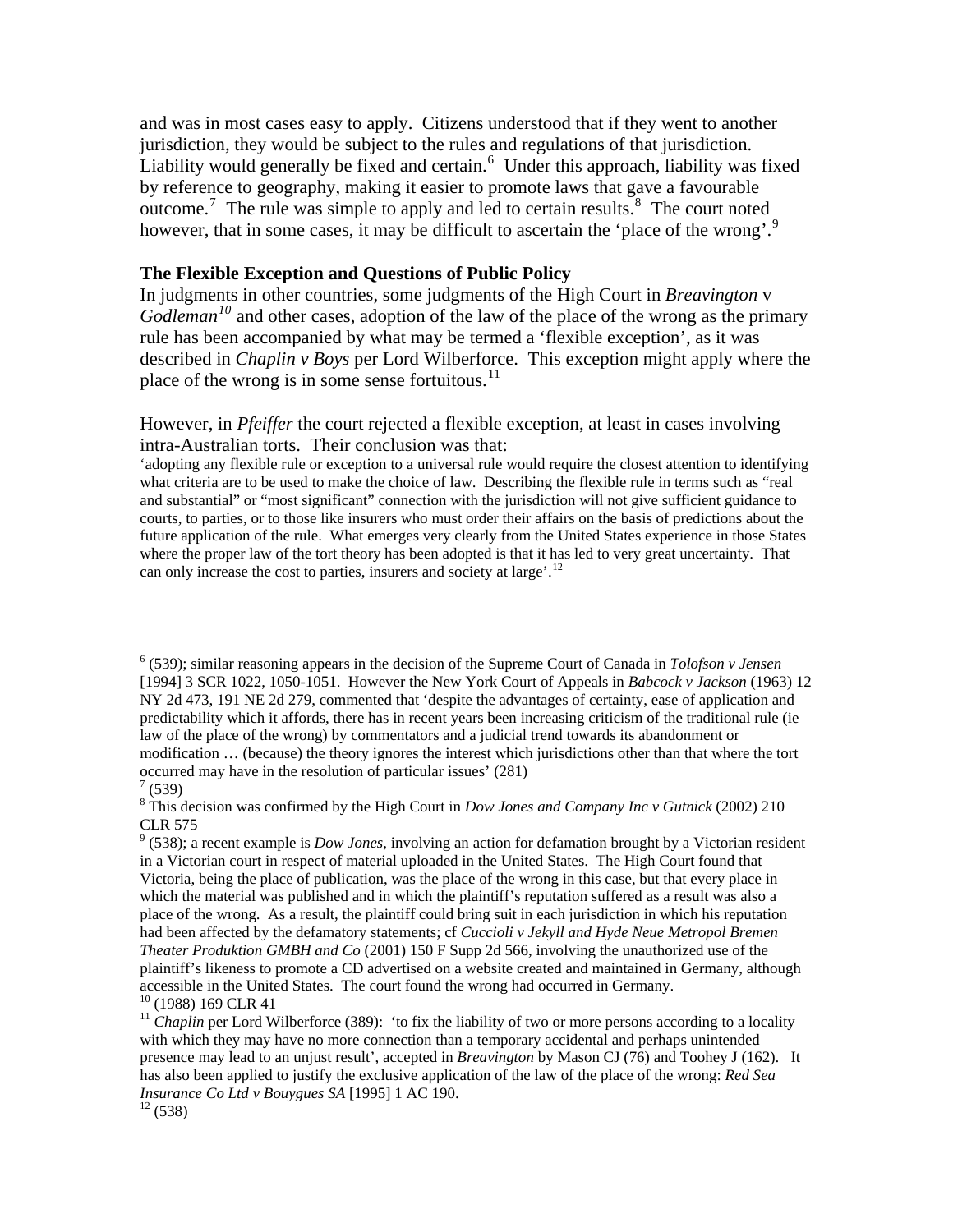The court reconsidered the issue of the flexible exception, in relation to international torts, in the *Renault* case. Given the strenuous reasoning above for rejecting any flexibility in respect of intranational torts, one might have expected the court to take the same approach as it took in *Pfeiffer*, rejecting (entirely) the so-called exception for the reasons above. The court did not do so. The court certainly made it clear that the choice of law rule was to be the law of the place of the wrong, without any resort to a flexible exception:

'The submission … is that the reasoning and conclusion in Pfeiffer that the substantive law for the determination of rights and liabilities in respect of intra-Australian torts is the (law of the place of the wrong) should be extended to foreign torts, despite the absence of the significant factor of federal considerations, and that this should be without the addition of any "flexible exception". That submission should be accepted'.<sup>[13](#page-2-0)</sup>

However, after considering a Canadian Supreme Court decision taking a similar approach, the court added the following comment: 'Questions which might be caught up in the application of a "flexible exception" to a choice of law rule fixing upon the (law of the place of the wrong) in practice may often be subsumed in the issues presented on a stay application, including one based on public policy grounds'.<sup>[14](#page-2-1)</sup> Kirby J preferred to reserve the question whether there was a flexible exception in relation to international torts, but held the exception did exist. He referred to the majority's linking of public policy arguments with the flexible exception, but noted that *Chaplin* v *Boys*, where the exception was applied by some judges, was not a case where public policy could have been raised as an argument.<sup>[15](#page-2-2)</sup>

It is specifically acknowledged here that the approach in the joint judgment suggests that the court sees the role of the flexible exception as relating more to jurisdiction, rather than the choice of law to be applied to resolve the dispute. However, this approach was

 $13(520)$ 

<span id="page-2-1"></span><span id="page-2-0"></span> $14$  (519). This approach has been discarded in the United Kingdom. Writing in 1989 (ie pre-legislative reform in the United Kingdom) of a case brought in a United Kingdom court involving elements of a tort committed both in that jurisdiction and New York, Fentiman made the comments: '(the decision) … confirms the suspicion that substantive tortuous conflicts will seldom arise in England because such disputes can be disposed of at the jurisdictional stage. First, the case emphasizes how the likely substantive outcome of a dispute can govern questions of jurisdiction, turning as it did on the plaintiffs' need to establish a good arguable case against the defendants. Second, it confirms the tendency to regard the courts of the place where a tort is (substantially) committed as the forum conveniens .. The theoretical importance of this tendency is that it casts further doubt on the scope of the forum conveniens doctrine generally': Richard Fentiman 'Torts – Jurisdiction or Choice of Law?' [1989] *Cambridge Law Journal* 191,193.

<span id="page-2-2"></span>This approach was abandoned six years later when the United Kingdom Parliament passed the *Private International Law (Miscellaneous Provisions) Act* 1995, which provided for the primary of the law of the place of the wrong (where the most significant elements of the facts constituting the tort occurred or the law of the place of injury in cases of personal injury), subject to a flexible exception where it would be "substantially more appropriate" for the issues to be resolved **by another law** (emphasis added, and note the provision does not state that the exception will apply where it is substantially more appropriate for the issues to be resolved by another court, as the questions are (although related) distinct).  $15(535)$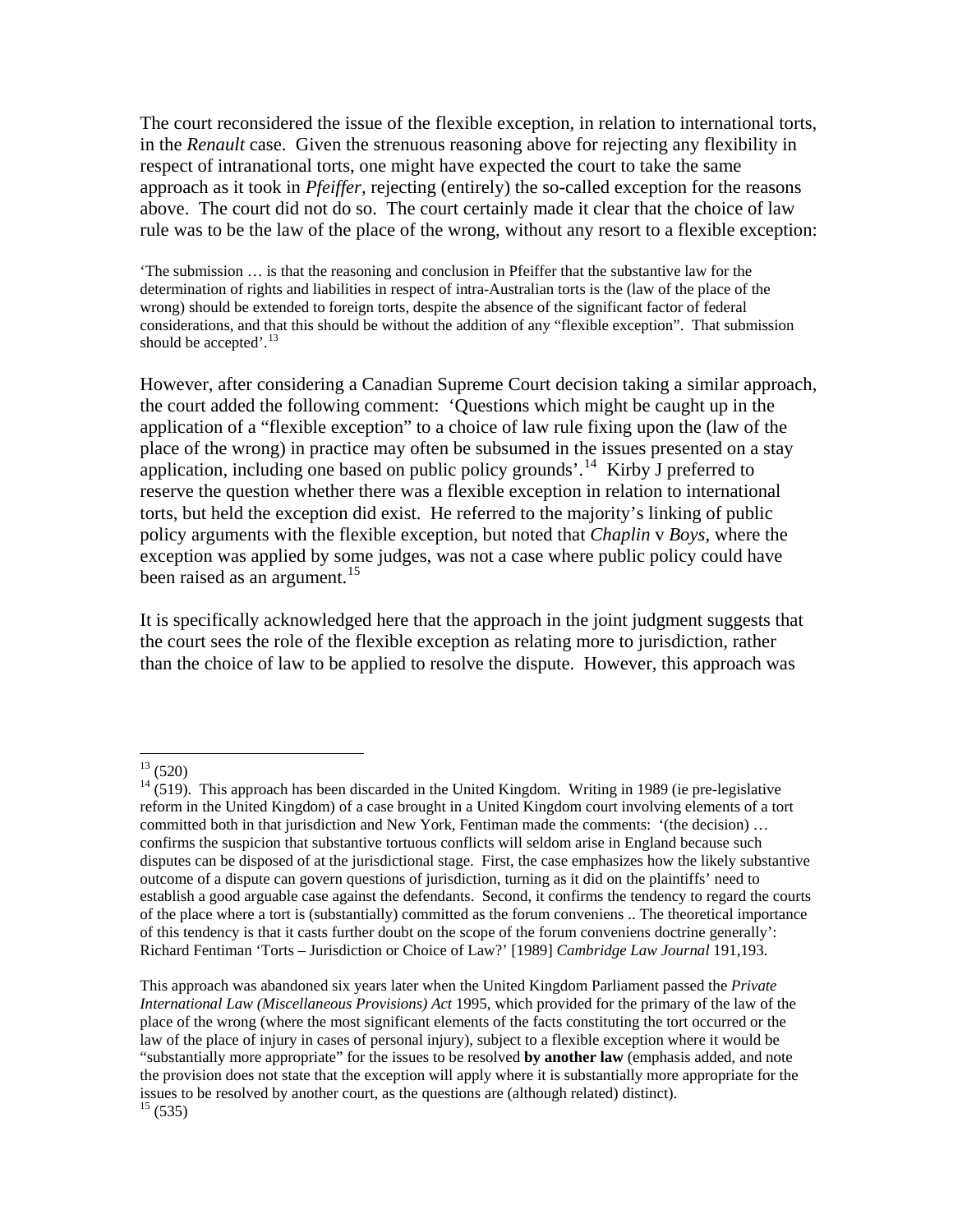specifically rejected by Toohey J in *Breavington*. [16](#page-3-0) Moreover, when it was originally conceived in *Chaplin v Boys*, the 'flexible exception' was used as part of the process of deciding which law to be applied ie was a choice of law rule, and not a matter only of jurisdiction. If the parties had a merely incidental connection with the place of the wrong, its law may not be applied on policy grounds. Lord Wilberforce's double actionability test in *Chaplin[17](#page-3-1)* was subject to a flexible exception based on 'an account of the varying interests and considerations of policy which may arise when one or more foreign elements are present.'[18](#page-3-2) The Supreme Court of Canada itself applies the flexible test not merely to questions of jurisdiction, but to the choice of law question.<sup>[19](#page-3-3)</sup>

If the High Court continues in future to view public policy arguments as going to jurisdiction only, it is submitted that the Court should clarify in what circumstances it would permit a stay of proceedings based on public policy grounds. The High Court in *Renault* mentioned the inherent jurisdiction of a court to stay proceedings brought before it for various reasons, including that the forum is 'inappropriate*'*. [20](#page-3-4) This has been interpreted narrowly in Australia to mean if continuation of the proceedings in that court would be oppressive, in the sense of 'seriously and unfairly burdensome, prejudicial or damaging, or vexatious, in the sense of productive of serious and unjustified trouble or harassment'.<sup>[21](#page-3-5)</sup> The ends of justice were paramount. One relevant factor was whether the substantive law of the forum was the law of the cause (ie in this context, the law of the place of the wrong). Another was the presence of connecting factors between the plaintiff or the defendant, and the forum jurisdiction.

So, with respect, arguably the precise scope of the flexible exception in relation to conflict of laws in tort is unclear.<sup>[22](#page-3-6)</sup> The High Court has said it does not apply to intra-Australian torts. In relation to international torts, the Court says it does not apply to the choice of law decision, but relates to arguments about jurisdiction. Given that this is not how the exception was conceived by Lord Wilberforce in *Chaplin v Boys*, or in the

<span id="page-3-0"></span><sup>&</sup>lt;sup>16</sup> 'The argument on behalf of the appellant that if the forum chosen by him is not the natural or appropriate forum, his action may be stayed, is not sufficient. The question is not one of forum non conveniens; it is more deeply rooted than that' (171)

<span id="page-3-1"></span><sup>17 391</sup> 

<span id="page-3-2"></span><sup>18</sup> This is also the sense in which the 'proper law' exception is used in the *Private International Law (Miscellaneous Provisions) Act* 1995 (UK), as a question going to the choice of law rather than jurisdiction.<br><sup>19</sup> Unifund Assurance Co v Insurance Corp of British Columbia [2003] 2 SCR 63

<span id="page-3-4"></span><span id="page-3-3"></span><sup>&</sup>lt;sup>20</sup> The High Court's approach on forum questions has not escaped criticism from the experts. See for example Peter Nygh and Martin Davies (2002) *Conflict of Laws in Australia* 7<sup>th</sup> edition (129), criticizing the *Voth* decision as out of step with other countries in the Commonwealth, encouraging of forum shopping, and internally inconsistent.<br><sup>21</sup> Voth v Manildra Flour Mills Pty Ltd (1990) 171 CLR 538

<span id="page-3-6"></span><span id="page-3-5"></span><sup>&</sup>lt;sup>22</sup> Others might suggest that the High Court in *Pfeiffer* and *Renault* have unequivocally precluded any exception in relation to the choice of tort law, though acknowledging the flexibility of courts in application of forum non conveniens. The Court did (520) reject application of a flexible exception. This author argues the position remains open because of the High Court's comment in *Renault* (519) that 'questions which might be caught up in the application of a 'flexible exception' to a choice of law rule fixing upon the lex loci delicti in practice may often be subsumed in the issues presented on a stay application, including one based on public policy grounds'. The author believes this statement is an important one, in that the High Court recognizes its power to invoke public policy considerations as a basis for declining to exercise jurisdiction.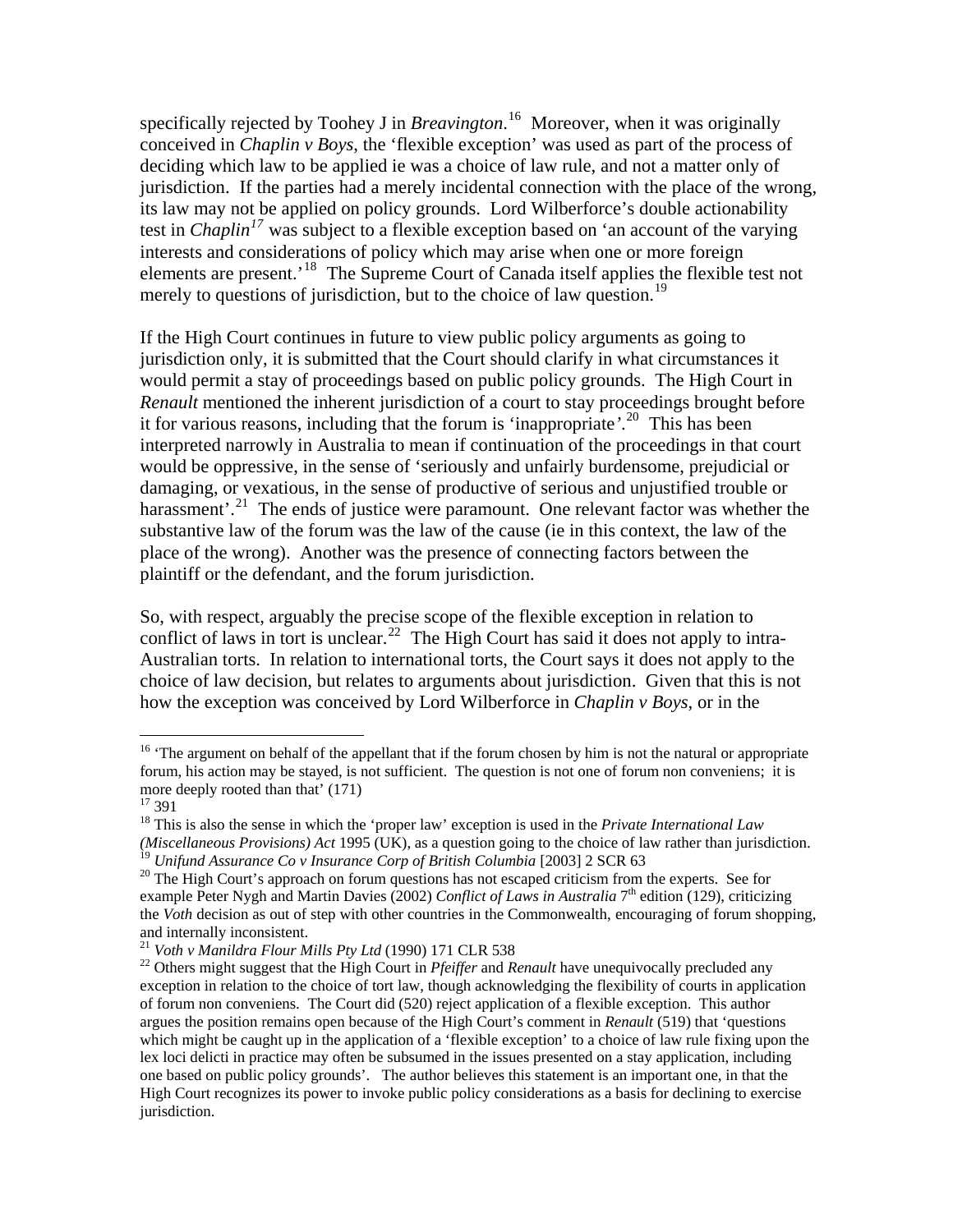United States where it has been tied into the debate about the proper law of the tort (ie in relation to a decision about choice of law NOT jurisdiction), there is little support for this approach, other than dicta in one Canadian Supreme Court decision. This of itself does not mean it is incorrect, but it is suggested the High Court should elaborate on the reasons for its approach, acknowledge its departure from the United States and English jurisprudence in the area, and explain precisely how 'public policy' is relevant to questions of jurisdiction, as it has suggested.

#### **An Appropriate Borrowing? – Public Policy and Jurisdiction**

Kirby J painted Australia's acceptance of the rule in *Phillips* v *Eyre* as an 'inappropriate borrowing' from the United Kingdom. Time will tell whether the High Court's flirtation with policy arguments in relation to jurisdiction questions, clearly borrowed from a Canadian decision, is eventually viewed the same way.<sup>[23](#page-4-0)</sup>

In the leading Canadian case of *Tolofson v Jensen[24](#page-4-1)* (discussed with approval by the High Court in *Renault*), the Supreme Court of Canada took the opportunity to jettison its previous acceptance of *Phillips v Eyre*, in favour of a general rule favouring the law of the place of the wrong. The case involved a car accident occurring in the Canadian province of Saskatchewan. The accident involved the plaintiff who was resident in and traveling in a car registered in the province of British Columbia, and the defendant who was resident in, and whose car was registered in, Saskatchewan. The action, brought eight years after the accident, was live in British Columbia but statute-barred in Saskatchewan. British Columbian law would decide the matter applying ordinary principles of negligence, but under Saskatchewan law, the defendant would only be liable if found guilty of 'wanton or wilful misconduct'.

In holding that Saskatchewan law was the substantive law to be applied (including its limitation period), the court made some important comments about the relevance of the law of the forum. It stated that:

'The fact that a wrong would not be actionable within the territorial jurisdiction of the forum if committed there might be a factor better weighed in considering the issue of forum non conveniens or whether entertaining the action would violate the public policy of the forum jurisdiction'.<sup>[25](#page-4-2)</sup>

The parallels with this approach, and the approach of the Australian High Court in *Renault*, are obvious. However, little or no justification for this position is provided by the Canadian judges. No case is referred to in support of it, and no academic writing was used to justify it.  $26$ 

<span id="page-4-0"></span><sup>&</sup>lt;sup>23</sup> Carter, P B 'Choice of Law in Tort and Delict' (1991) 107 *Law Quarterly Review* 405, 411 warns against the risk of 'widespread but piecemeal resort to public policy, misuse of characterization, and other 'escape' routes from unacceptably alien foreign laws in individual cases which would be likely to result from total abolition of the (first limb in *Phillips v Eyre*)*'*. 24 [1994] 3 SCR 1022; see also Janet Walker 'Choice of Law in Tort: The Supreme Court of Canada Enters

<span id="page-4-1"></span>the Fray' (1995) 111 Law Quarterly Review 397<br>
<sup>25</sup> per La Forest, Gonthier, Cory, McLachlin and Iacobucci JJ (1026)<br>
<sup>26</sup> It is obviously not essential that the Supreme Court of Canada rely on precedent or academic opini

<span id="page-4-3"></span><span id="page-4-2"></span>justify an assertion, but the assertion would surely be stronger if it did. Perhaps not surprisingly, the decision has generally been given a mixed reception by the writers. See negatively eg Swan, J 'Federalism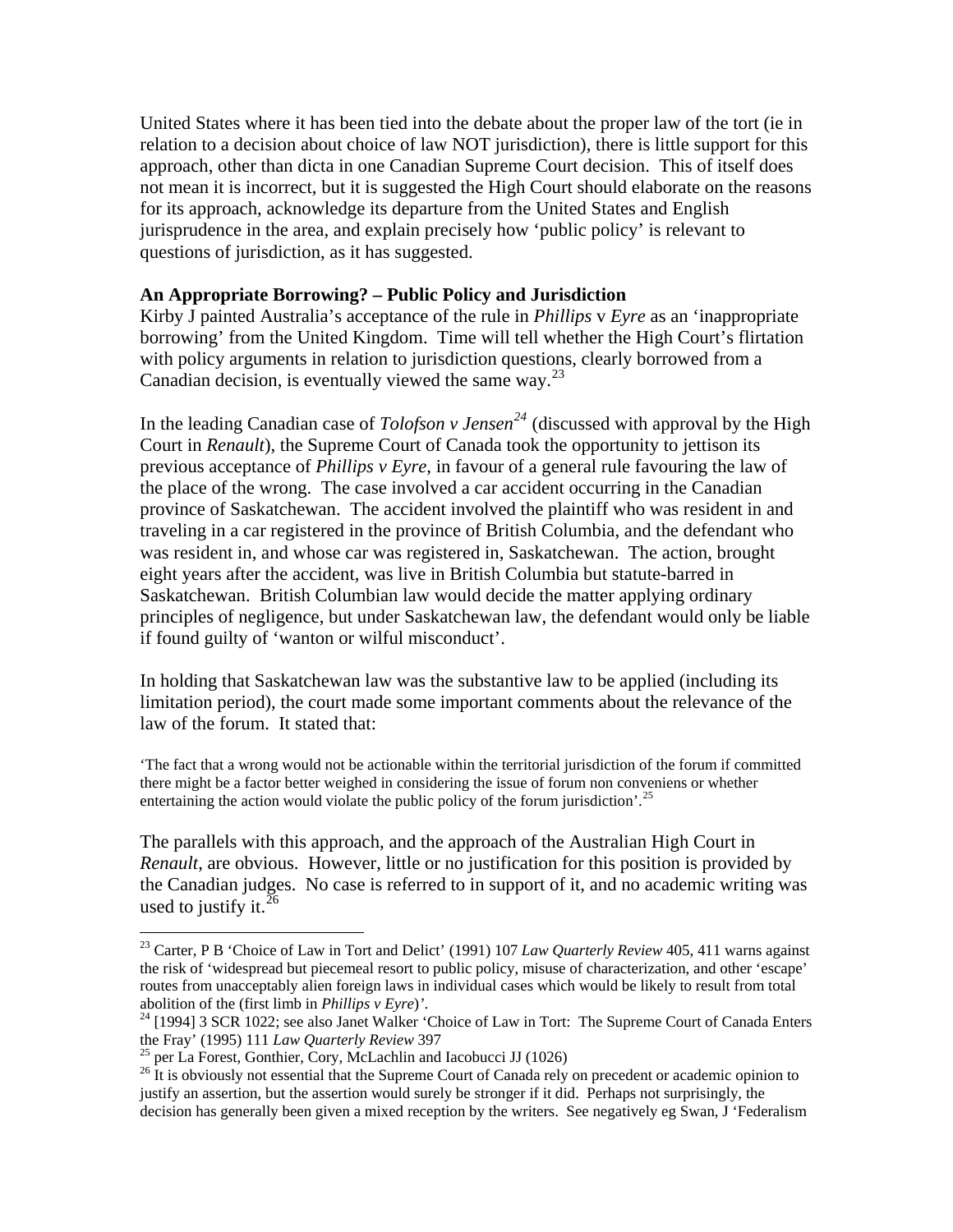The Canadian court in *Tolofson* claimed that 'arguments for an exception based on public policy are simply rooted in the fact that the court does not approve of the law that the legislature chose to adopt*'*. [27](#page-5-0) However, with respect (and conceding that policy can be used in different senses by different judges), this somewhat simplistic (and lazy) analysis cannot be supported from even a cursory reading of the United States cases involving public policy arguments and/or weighing up of competing interests. It most certainly would not explain the New York Court of Appeals' use of policy in the oft-cited *Neumeier* case<sup>[28](#page-5-1)</sup> (discussed below) where the court applied the law of the place of the wrong because the forum state 'had no legitimate interest in ignoring the public policy of a foreign jurisdiction'.[29](#page-5-2) The place of the wrong there was Ontario, whose law made it very difficult for a passenger injured in a motor vehicle accident to sue the driver of the vehicle they were traveling in. This is evidently not the use of public policy to ignore the law of the place of the wrong because a court does not approve of it.

The point is made even more strongly when in other cases like *Babcock[30](#page-5-3)* (discussed below) the court had indicated its lack of enthusiasm for the **content** of the anti-recovery law applying in jurisdictions like Ontario in relation to accidents. It is impossible to dismiss the courts' use of policy in at least some of these cases as nothing more than one court disapproving of the statute law of another jurisdiction. In some of the cases this may have been the case, but certainly not all.

However, the Supreme Court of Canada did make clear some limits of the use of policy, specifically holding that Saskatchewan's shorter limitation period 'should not be rejected by a British Columbia court as contrary to public policy. The extent to which limitation statutes should go in protecting individuals against stale claims involves policy considerations unrelated to the manner in which a court must carry out its functions and the particular balance may vary from place to place'.<sup>[31](#page-5-4)</sup>

Major  $J^{32}$  $J^{32}$  $J^{32}$  in *Tolofson* gave more guidance as to his understanding of the public policy exception. He was unimpressed with the United States interest analysis as a basis for policy decisions,  $33$  and agreed with the joint judgment line that public policy arguments meant simply that the court did not approve of the law of the place of the wrong<sup>[34](#page-5-7)</sup> (a comment that may be strongly criticized). The judge considered an argument that the

- $33(1058)$
- <span id="page-5-7"></span> $34$  ibid

and the Conflict of Laws: The Curious Position of the Supreme Court of Canada' (1995) 46 *South Carolina L Rev* 923; Jacqueline Castel 'Back to the Future! Is the "New" Rigid Choice of Law Rule for Interprovincial Torts Constitutionally Mandated?' (1995) 33 *Osgoode Hall Law Journal* 35; cf Peter Kincaid 'Jensen v Tolofson and the Revolution in Tort Choice of Law' (1995) 74 *Canadian Bar Review* 538 and Catherine Walsh 'Territoriality and Choice of Law in the Supreme Court of Canada: Applications in Product Liability Claims' (1991) 76 *Canadian Bar Review* 91<sup>27</sup> ibid

<span id="page-5-1"></span><span id="page-5-0"></span><sup>28</sup> *Neumeier v Kuehner* (1972) 286 NE 2d 454 (New York Court of Appeals)

<span id="page-5-2"></span> $29(456)$ 

<span id="page-5-3"></span><sup>30</sup> *Babcock v Jackson* (1963) 286 NE 2d 454, 456 31 joint judgment (1027)

<span id="page-5-6"></span><span id="page-5-5"></span><span id="page-5-4"></span> $32$  with the concurrence of Sopinka J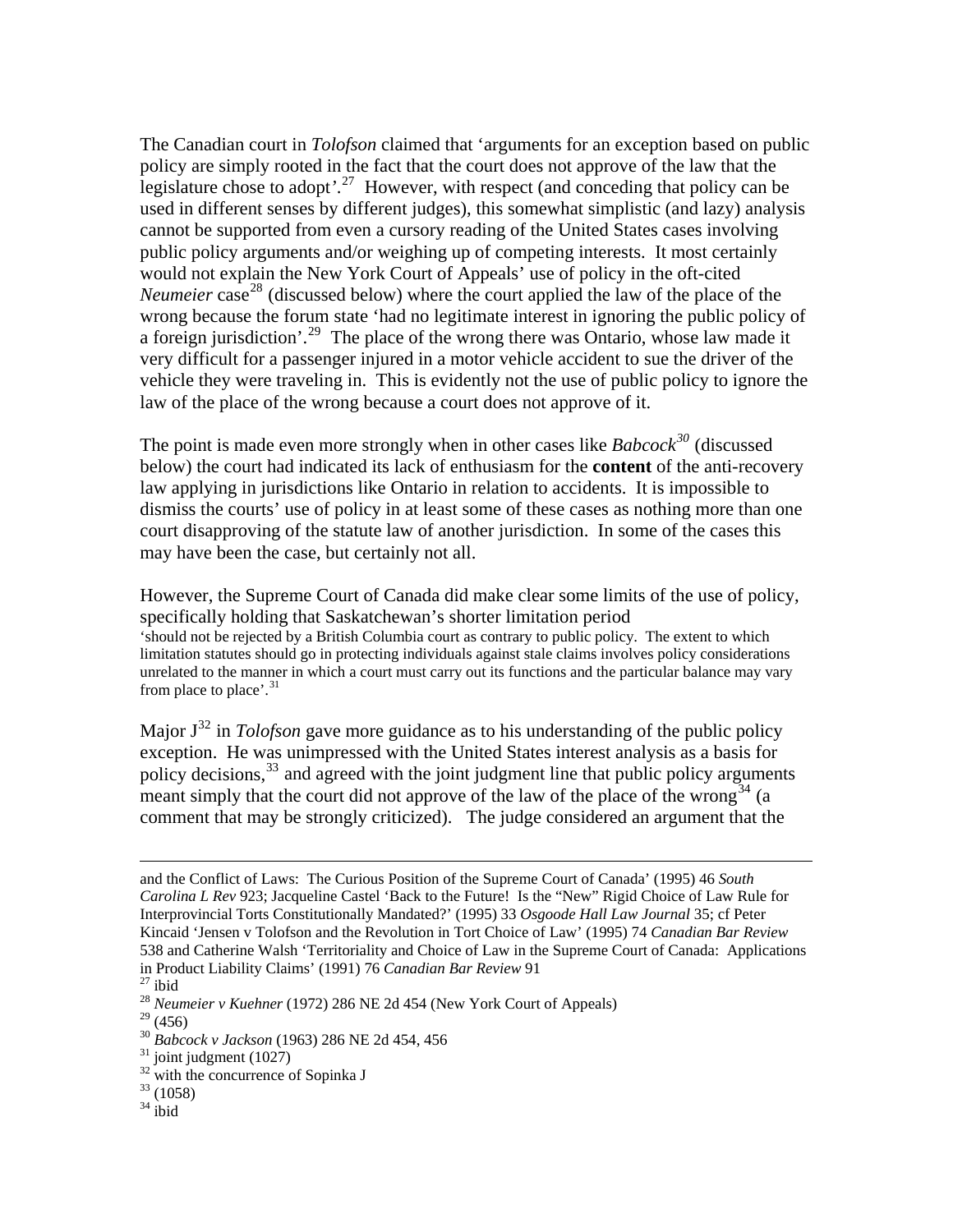law of the forum should apply (at least) when both parties were resident in the forum, so that the place of the accident was in some sense fortuitous. He referred to the *Hague Convention on Traffic* which cited a general rule favouring the law of the place of the accident, but with an exception where all the parties involved in the accident are from the forum. He may be prepared to accept a rule such as this for international torts, but did not reach a final conclusion on the point.<sup>[35](#page-6-0)</sup>

Subsequent Canadian decisions have continued with policy considerations, but notably in relation to choice of law, rather than merely going to jurisdiction. In *Unifund Assurance Co v Insurance Corp of British Columbia*, [36](#page-6-1) the Canadian Supreme Court found that in order to apply the law of a province to an out-of-province matter, there needed to be 'sufficient connection' between the province and the out-of-province matter. This sufficient connection could be based on numerous factors, including the relationship between the enacting jurisdiction, subject matter of the legislation and the individual or entity sought to be regulated by it.<sup>[37](#page-6-2)</sup> An overriding consideration was stated to be the requirements of order and fairness underlying Canadian federal arrangements.<sup>[38](#page-6-3)</sup> This is considered to be a policy decision.<sup>[39](#page-6-4)</sup> These factors were stated to be purposive and to be applied flexibly according to the subject matter of the legislation. The Supreme Court of Canada applies the sufficient connection test both as a test for jurisdiction and for choice of law, but recognizes that the test for jurisdiction is applied more liberally.<sup>[40](#page-6-5)</sup>

 $\overline{a}$  $35(1062)$ 

<span id="page-6-1"></span><span id="page-6-0"></span> $36$  [2003] 2 SCR 63

<span id="page-6-2"></span> $37$  The concept of sufficient connection would be familiar to an Australian constitutional lawyer as the test for the validity of extra-territorial legislation. Unlike Canadian provinces, Australian state governments have full power to legislate extra-territorially (s2 *Australia Act* 1986 (Cth)), provided there is sufficient connection between the State and the thing being regulated. Sufficient connection can be created through residence, domicile, carrying on business in the State, or even remoter connections. A liberal test is applied: *Pearce v Florenca* (1976) 135 CLR 507, 518. One notices the different use of the test in the two countries. Australian courts use the test to determine whether a law that affects matters physically external to its borders is a valid one. Canadian courts use the test to determine whether it is appropriate for the court of one province to hear a matter in some way related to another province, and also (but applied differently, see below) to determine which law should apply to resolve the dispute. The real and substantial connection test has also been used by the Canadian Supreme Court to determine whether a judgment made by the courts of another country should be recognized and enforced in Canada (*Beals v Saldanha* (2003) Supreme Court Canada 72).

<span id="page-6-3"></span><sup>&</sup>lt;sup>38</sup> The Supreme Court of Canada has stated that this concept of order and fairness in terms of tort choice of law fits nicely within the theoretical framework for conflict of law rules in that country, as 'the twin objectives sought by private international law in general and the doctrine of international comity in particular are order and fairness … The three principles of comity, order and fairness serve to guide the determination of the principal private international law issues: jurisdiction simpliciter, forum non conveniens, choice of law, and recognition of foreign judgments' (*Spar Aerospace Ltd v American Mobile Satellite Corp* [2002] 4 Supreme Court Reports 205, para 20-21)

<span id="page-6-4"></span><sup>39</sup> As an example, in *R v Harrer* [1995] 3 Supreme Court Reports 562 the Canadian Supreme Court upheld the conviction of a Canadian resident questioned and tried in the United States. A warning was not given to the accused during questioning by American authorities, although that warning would have been given in Canadian proceedings. The Supreme Court dismissed an appeal against the conviction on this basis, on the rationale that the result was a fair one.

<span id="page-6-5"></span> $40$  As it stated in the judgment (58), 'a real and substantial connection sufficient to permit the court of a province to take jurisdiction over a dispute may not be sufficient for the law of that province to regulate the outcome'.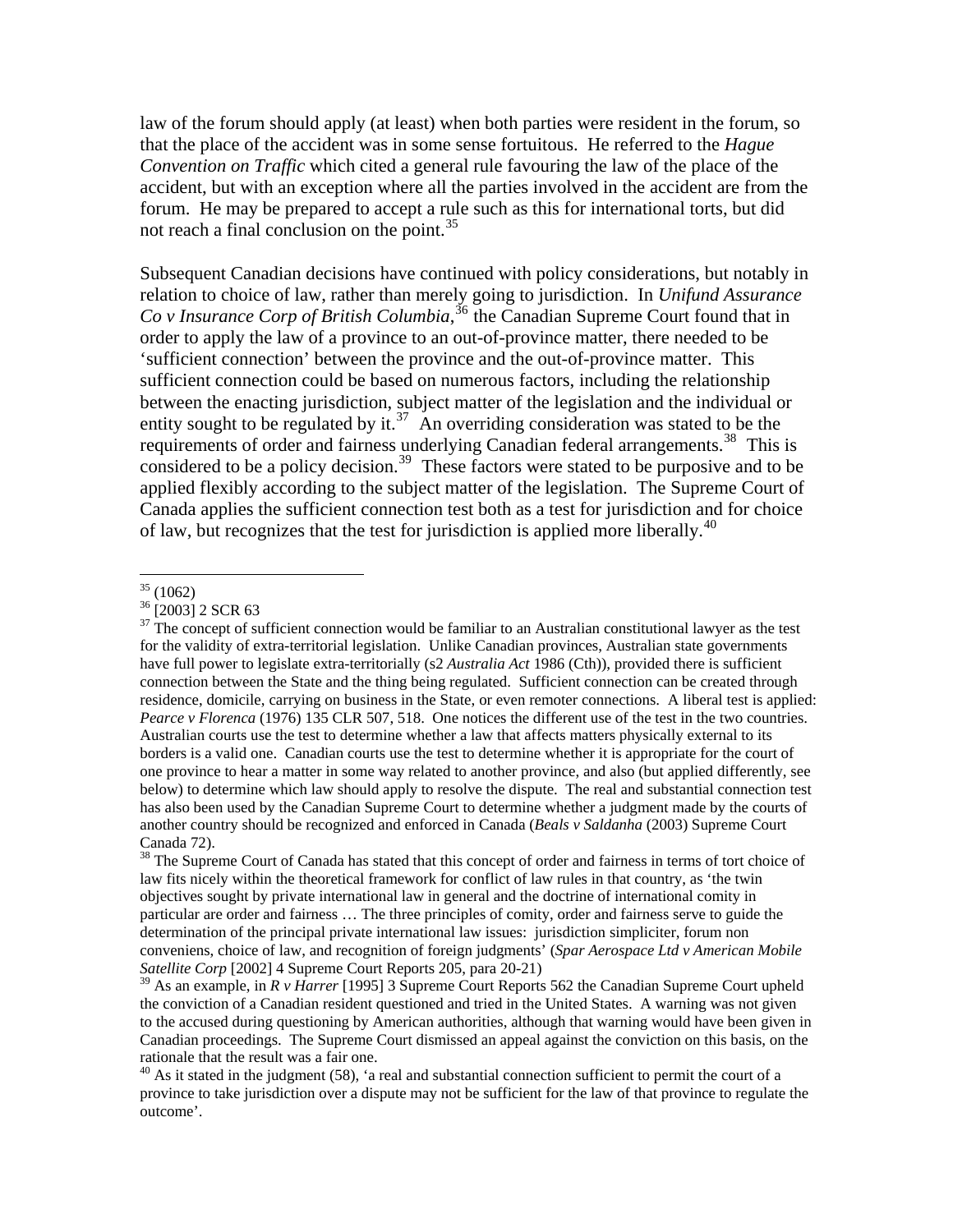# **Public Policy in the United States**

 $\overline{a}$ 

Given the High Court's brief statement in *Renault* that public policy considerations may be relevant to questions of jurisdiction in the context of international torts (but not interstate torts), it is worthwhile exploring what might be encompassed by 'policy' in this context.<sup>[41](#page-7-0)</sup> Kirby J may also be prepared to consider policy issues in more detail.

There is no Australian case law on policy in this particular context, but the experience of the United States courts in relation to public policy and choice of law torts issues is instructive. Two caveats should be placed on the discussion before commencing: (a) the High Court has indicated tentative support for the approach of the Supreme Court of Canada in *Tolofson* that policy arguments may be relevant to jurisdiction questions, but not (at least according to the majority) choice of law questions. In contrast, the United States courts (as have subsequent Canadian decisions) have discussed policy arguments in relation to choice of law questions;

(b) United States courts (but not the Australian High Court) will consider public policy arguments in relation to interstate torts,<sup>[42](#page-7-1)</sup> and almost all of the cases below are in that context. However, there is no suggestion in the United States cases that factors to consider in a public policy analysis differ according to whether the occasion for their consideration is an interstate or international tort conflict.

A few examples will suffice. The first, *Mills v Quality Supplier Trucking Inc[43](#page-7-2)* involved a wrongful death action arising from a tort committed in the state of Maryland. Maryland law stated that any contributory negligence on the part of the plaintiff acted as a complete

<span id="page-7-0"></span><sup>&</sup>lt;sup>41</sup> Upon reflection, the author feels justified in referring to the American jurisprudence on public policy in the area of choice of law for tort. The author considers the High Court's comment in *Renault* (519) that 'questions which might be caught up in the application of a "flexible exception" to a choice of law rule fixing upon the lex loci delicti in practice may often be subsumed in the issues presented on a stay application, including one based on public policy grounds' justifies the discussion which follows. The author feels vindicated in resorting to the American experience by the use of public policy arguments in the United Kingdom, where legislation allows the court to discard the law of the place of the wrong where it would be substantially more appropriate for it to be resolved by another law (*Private International Law (Miscellaneous Provisions) Act* 1995 (UK), and by the Canadian approach, where the Supreme Court in *Tolofson* made the comment 'the fact that a wrong would not be actionable within the territorial jurisdiction of the forum if committed there might be a factor better weighed in considering the issue of forum non conveniens or whether entertaining the action would violate the public policy of the forum jurisdiction' (per La Forest, Gonthier, Cory, McLachlin and Iacobucci JJ (1026). Refer also to JJ Fawcett 'Policy Considerations in Tort Choice of Law' (1984) *Modern Law Review* 650. These common law jurisdictions clearly relate questions of policy to questions of forum non conveniens, and the High Court has clearly (in the author's view) indicated it will adopt a similar line in its future decisions in this area. This is said to justify a further discussion of how public policy has been used in this area in the United States, though acknowledging there is not one 'American position' on this issue.<br><sup>42</sup> A classic statement of an American court's (original) ability to do so is found in the judgment of Cardozo

<span id="page-7-1"></span>J in *Loucks v Standard Oil Co of New York* (1918) 120 NE 198, 202 (New York Court of Appeals), asking whether the foreign law 'shocks our sense of justice' or 'menaces the public welfare', or 'violates some fundamental principle of justice, some prevalent conception of good morals, some deep-rooted tradition of the common weal', although American courts now commonly refuse to apply the law of a state for policy reasons that clearly don't fit the original test: Symeon Symeonides 'Choice of Law in the American Courts in 2001' (2002) 50 *American Journal of Comparative Law* 1, 62 43 (1998) 510 SE 2d 280 (Court of Appeals, West Virginia)

<span id="page-7-2"></span>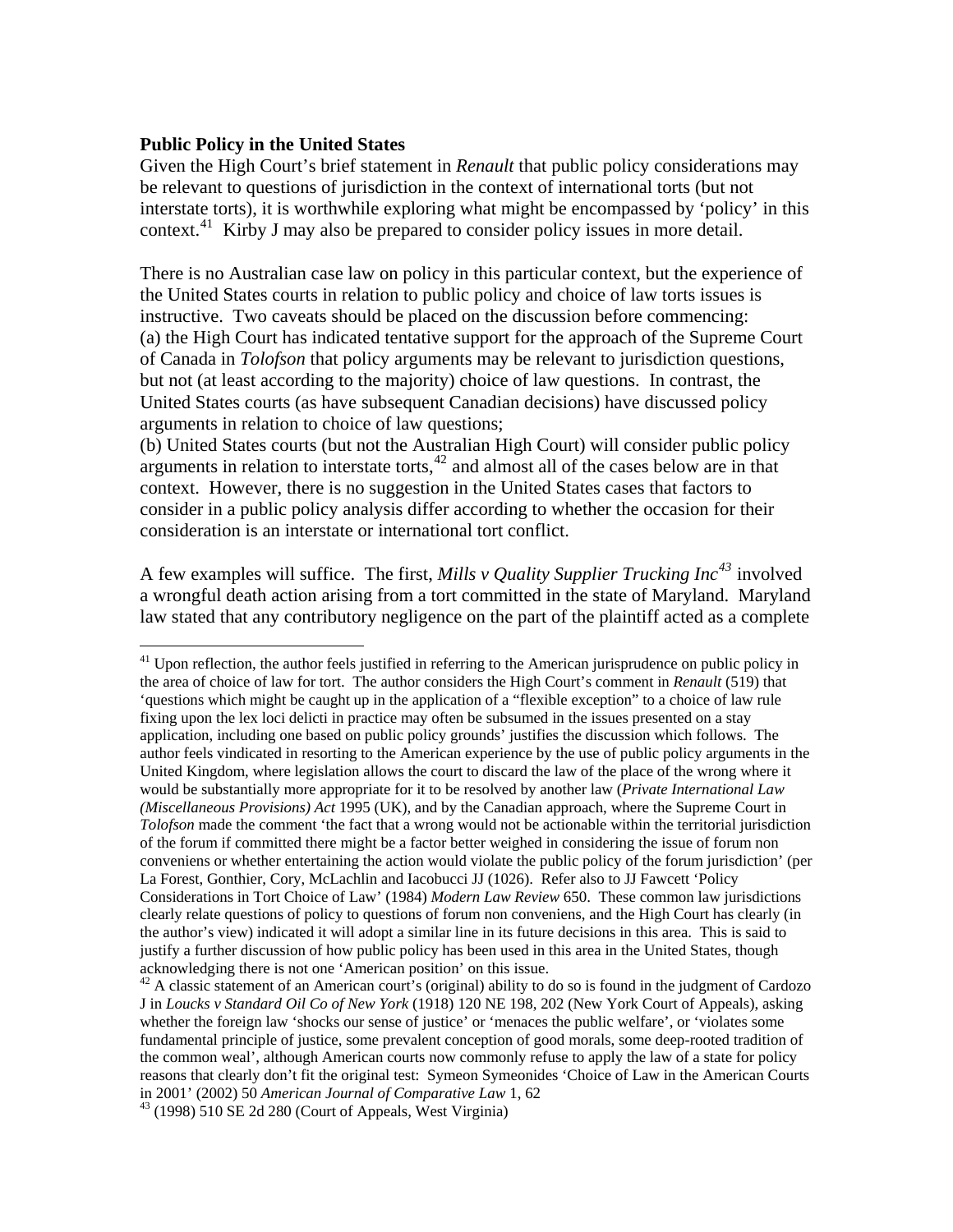bar to recovery. The law of West Virginia, in which State the action was commenced, had abolished this rule, and had adopted a rule (similar to that in Australian States) allowing for a reduction in damages on the basis of contributory negligence by the plaintiff. The question for the West Virginia court was which law to apply to decide on the question of contributory negligence, that of the law of the place of the wrong (Maryland, in which case the plaintiff would lose), or the law of the forum (West Virginia, in which case the plaintiff would succeed and be awarded damages reduced to take account of the contributory negligence).

The court ruled that it would generally apply the law of the place of the wrong, except in cases where the application of the law of the foreign state contravened the public policy of West Virginia. The court found that Maryland's no-recovery law in this case did contravene the public policy of West Virginia, without providing much justification. They merely stated the obvious, that the plaintiff would 'benefit from application of West Virginia's contributory negligence rule*'*. [44](#page-8-0)

In the workers' compensation context, similar to the situation in *Pfeiffer*, United States courts have dealt with the situation where an injured worker brings legal action in a jurisdiction 'friendly' to their case, in circumstances where the law of the place of the wrong precluded recovery. In the 1998 case of *Powell v Erb*<sup>[45](#page-8-1)</sup> the Maryland court applied Maryland's pro-recovery law to award compensation to a worker injured in a work accident in Pennsylvania. Pennsylvanian law would not have allowed the worker to recover compensation in that situation. The court applied forum law to allow recovery, on the basis that Pennsylvania's anti-recovery law was contrary to the public policy of the forum. This was the conclusion even though Maryland statute actually explicitly provided that wrongful death actions should be dealt with according to the law of the place of the wrong. The Maryland court conveniently sidestepped this legislation by declaring that the statute did not explicitly deal with wrongful death 'in the workers' compensation context'.[46](#page-8-2)

The phrasing changed slightly but the result was the same when the United States Court of Appeals in *Motor Club of America Insurance Co v Hanifi[47](#page-8-3)* heard an action involving a traffic accident occurring in Maryland, the accident being caused by the driver of a car registered to a New York owner. New York and Maryland statute law differed on

 $44$  (282)

<span id="page-8-1"></span><span id="page-8-0"></span> $45$  (1998) 709 A 2d 1294 (Court of Appeals, Maryland)

<span id="page-8-2"></span><sup>46 (1299).</sup> Another recent example of policy being applied in a workers' compensation context is *Russell v Bush and Burchett Inc* (2001) 559 SE 2d 36, WL 1524554, involving an employee injured on the Kentucky end of a bridge connecting that State with West Virginia. The employee lived in Kentucky, and was hired by a Kentucky employer, in turn hired through public bidding by the West Virginia Division of Highways. West Virginian workers' compensation law would deprive the employer of tort immunity. The West Virginia Supreme Court applied its own laws rather than the law of the place of the wrong, on the basis that the state 'had an affirmative public policy that all workers working on the bridge would have the benefits of West Virginia's workers' compensation law' (40-41). Compare *Stuart v Colorado Interstate Gas Co* (2001) 271 F 3d 1221, where the court applied the workers' compensation statute of the law of the place of the wrong, because that State was also where the employee was hired, the main State in which they worked, and his employer was not based in the forum State.

<span id="page-8-3"></span> $47$  (1998)  $4^{\text{th}}$  Cir 145 F 3d 170 (United States Court of Appeals)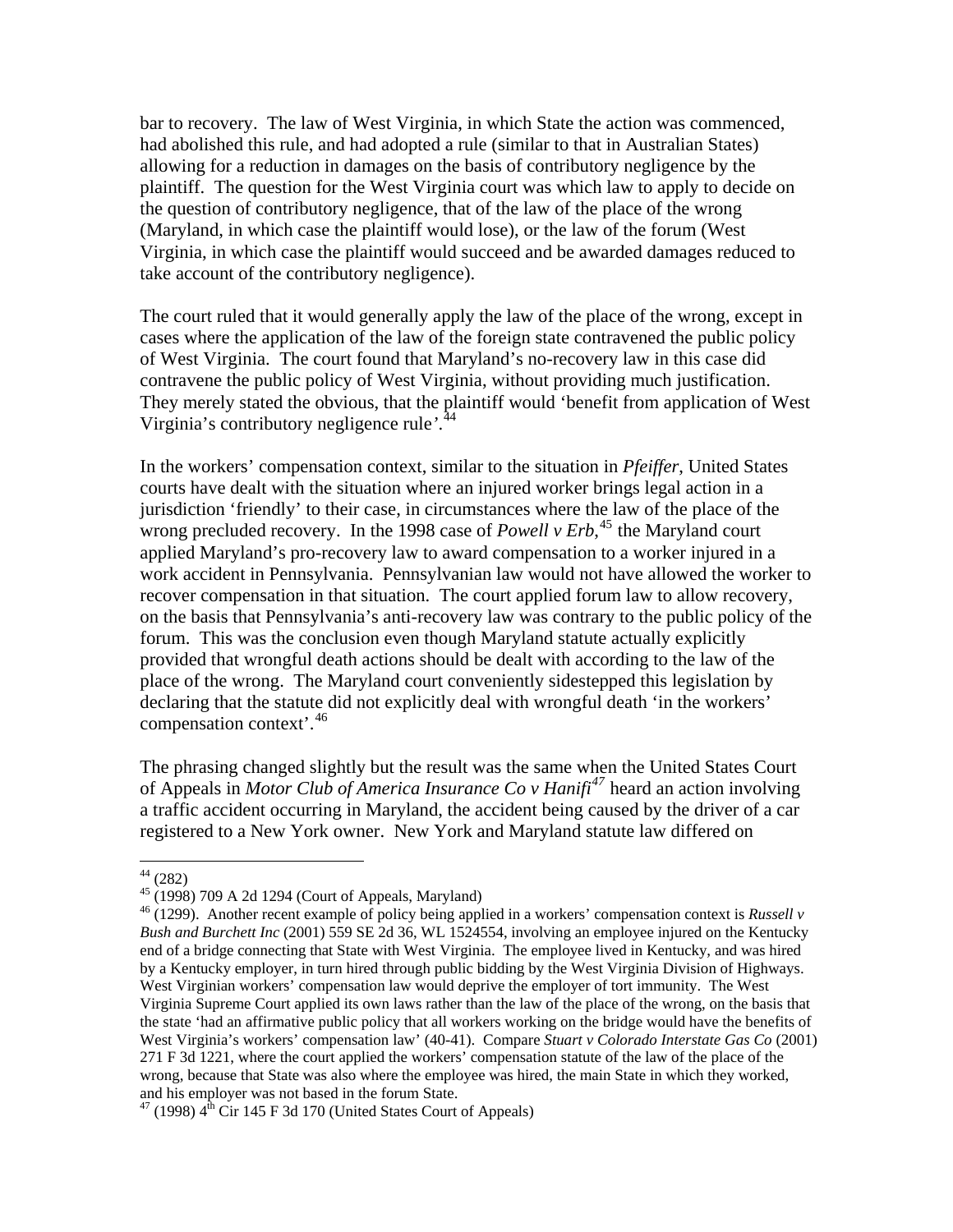questions of liability. The Court of Appeals applied the New York statute law, referring to cases where Maryland courts had stated that their public policy is not violated by the application of foreign law rather than Maryland law. The Court of Appeals found in this case that the 'full faith and credit' clause of the United States *Constitution* required Maryland courts to recognize and apply New York law. So rather than reject the law of the place of the wrong because of public policy considerations, as previous cases had done, the Court here used statements by the courts of the State in which the wrong occurred as evidence that the State's public policy would not be harmed by applying another State's law.

However, perhaps the most famous North American case in this area is the decision by the New York Court of Appeals in *Babcock v Jackson*. [48](#page-9-0) The plaintiff was a passenger in a car the defendant was driving, when the defendant lost control and hit a stone wall. Both parties lived in New York, but the accident occurred in the Canadian province of Ontario, where the parties were on holidays for the weekend. The car was garaged, licensed and insured in New York, as was the place where the journey began and was to end. The only connection with Ontario was the fact that the accident occurred there. The question of which law to apply had important consequences – the Ontario law barred the action completely, while the New York law treated the action like any other negligence action and would allow the court to determine questions of liability.

The court applied the test in the *Restatement* that the law of the jurisdiction with the closer connection to the specific issue raised should be used. The court engaged in interest analysis (combined with proper law) in weighing up the respective interests of the two jurisdictions in regulating the matter.<sup>[49](#page-9-1)</sup> Relevant here was the court's determination that New York law should apply, as that State had a far closer connection to the parties and the incident. There was 'neither reason nor warrant for departing' from the New York policy 'of requiring a tortfeasor to compensate his (passenger) for injuries caused by his negligence'.<sup>[50](#page-9-2)</sup>

Admittedly, only a very small number of United States cases have been considered in this article. However, it is possible to draw some conclusions from the jurisprudence in that country. Others have pointed to the uncertainty the application of public policy can create.<sup>[51](#page-9-3)</sup> The lesson from the United States in relation to public policy arguments is surely that, at the very least, one needs to exercise extreme caution before adopting public policy arguments in this area. One surely needs to be clear on how public policy is to be used in these cases. Even the four cases discussed above show a different view of the courts as to the use of policy arguments, by some courts to displace the general rule that the law of the place of the wrong is to be applied, by others to justify the law of the forum

<sup>48 (1963) 12</sup> NY 2d 473

<span id="page-9-1"></span><span id="page-9-0"></span> $49$  a topic to which the article shall return later but not dwell on here

<span id="page-9-2"></span> $50(284)$ 

<span id="page-9-3"></span><sup>51</sup> per Carter, P B 'Torts in English Private International Law' (1981) 52 *British Year Book of International Law* 9, Otto Kahn-Freund (1979) 50 *British Year Book of International Law* 201 (review of Christopher Morse *Torts in Private International Law (1978*))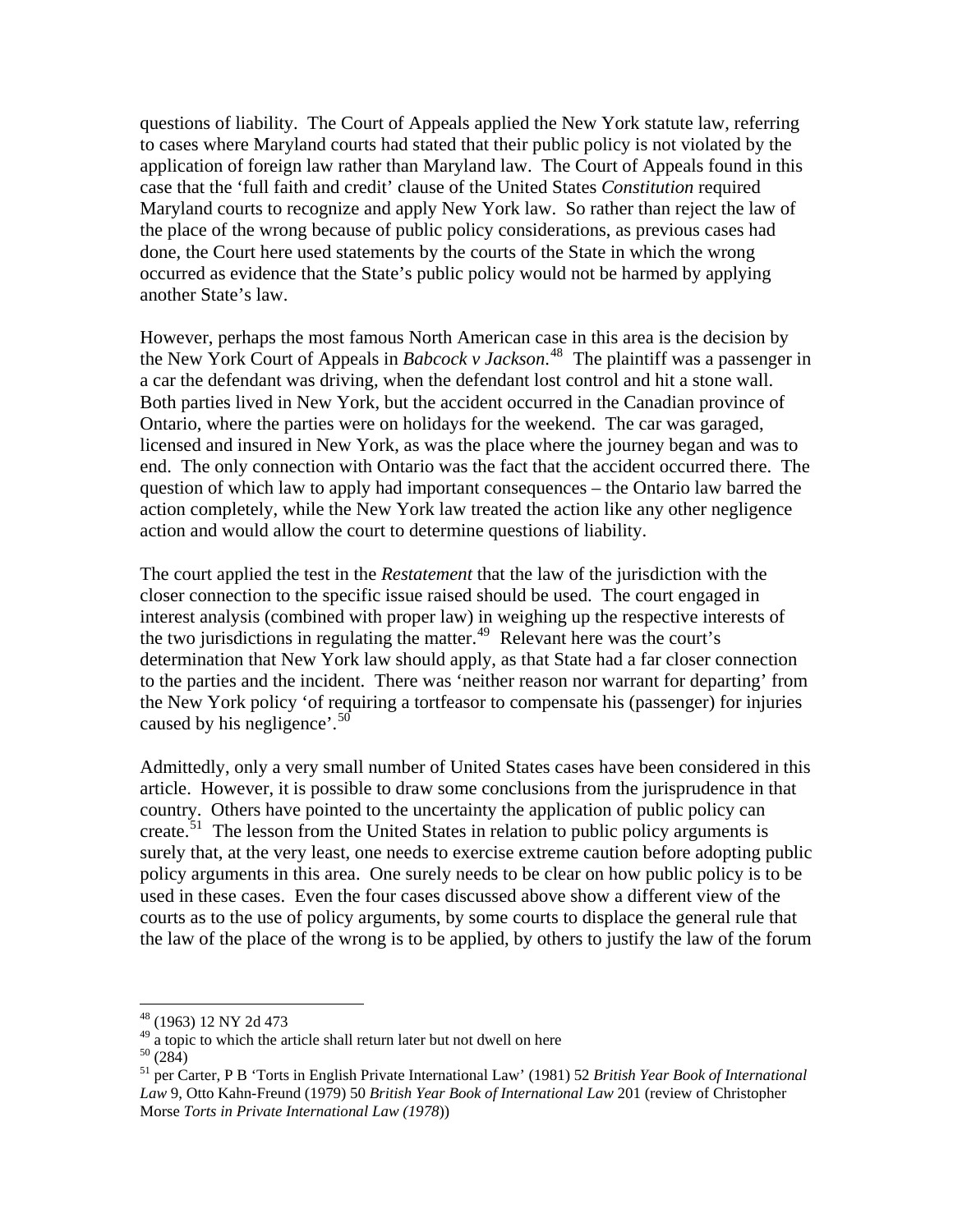being applied, and by others in the weighing up of the interest that each jurisdiction has in regulating the matter.

# **Where the Place of the Wrong is Fortuitous or Incidental**

Adapting the facts of *Chaplin v Boys,* assume that two Australian soldiers were involved in a collision while driving in Malta. Both soldiers had been stationed there temporarily. Assume the law in Malta regarding personal injuries remains materially different from the law in Australia. If an action were brought in an Australian court in respect of the accident, what is the Australian court to do? Should it:

- (a) hear the action and apply the now-accepted general rule that the law of the place of the wrong (here Malta) should apply
- (b) decline to hear the action because an Australian court is a 'clearly inappropriate forum' (as we have seen, the Court has said one relevant factor here is which substantive law is to be applied – here it would be Maltese. If the parties are Australian citizens, it is difficult to say that an Australian court is 'clearly inappropriate')
- (c) hear the action, but discard the now-accepted general rule that the law of the place of the wrong should apply, on the basis of public policy arguments that Australia has a closer connection with the parties, so Australian law should apply.<sup>[52](#page-10-0)</sup>

Based on what the High Court said in *Renault*, the third possibility could be discarded. The Court did not see the flexible exception as relating to the question of choice of law. Given that the 'clearly inappropriate forum' test is such a difficult one to satisfy, one would think it likely that the first possibility would be the most likely outcome.

How does the High Court's public-policy-in-the-context-of-jurisdiction test apply here, if at all? Is this the kind of case where an Australian court might, on the grounds of public policy, refuse to hear the action because an Australian court is a clearly inappropriate forum?<sup>[53](#page-10-1)</sup> It has been noted that this is a very difficult test to satisfy, so arguably not, at least according to participants in the joint judgment in *Renault*. The position of Kirby J is more equivocal. He considered the arguments in favour of and against a flexible exception, concluding that he would rather leave the question whether to recognize a flexible exception "**where the law of the foreign jurisdiction is such as to justify an** 

<span id="page-10-0"></span> $52$  This approach would apparently be supported by the decisions of Lord Wilberforce in *Chaplin*, Mason CJ in *Breavington*, and the United States decision of *Babcock v Jackson* 

<span id="page-10-1"></span><sup>&</sup>lt;sup>53</sup> Canadian scholars are skeptical. In "Back to the Future! Is the New Rigid Choice of Law Rule for Interprovincial Torts Constitutionallly Mandated?" (1995) 33 *Osgoode Hall Law Journal 35*, Jacqueline Castel asks (69): 'Can the doctrine of forum non conveniens really play a significant role as a substitute for actionability by the law of the forum or publicy policy if the forum is the most appropriate forum or the natural forum? Consider the case where the cause of action created by the law of the place of the wrong is not known to the forum but both parties are resident or domiciled in the forum. In such a case the court cannot declare itself forum non conveniens. It must take jurisdiction and apply the law of the place of the wrong to the exclusion of the law of the forum … Only where the forum is not connected with the action, that is, not the appropriate jurisdiction based on all relevant factors, could it declare itself forum non conveniens'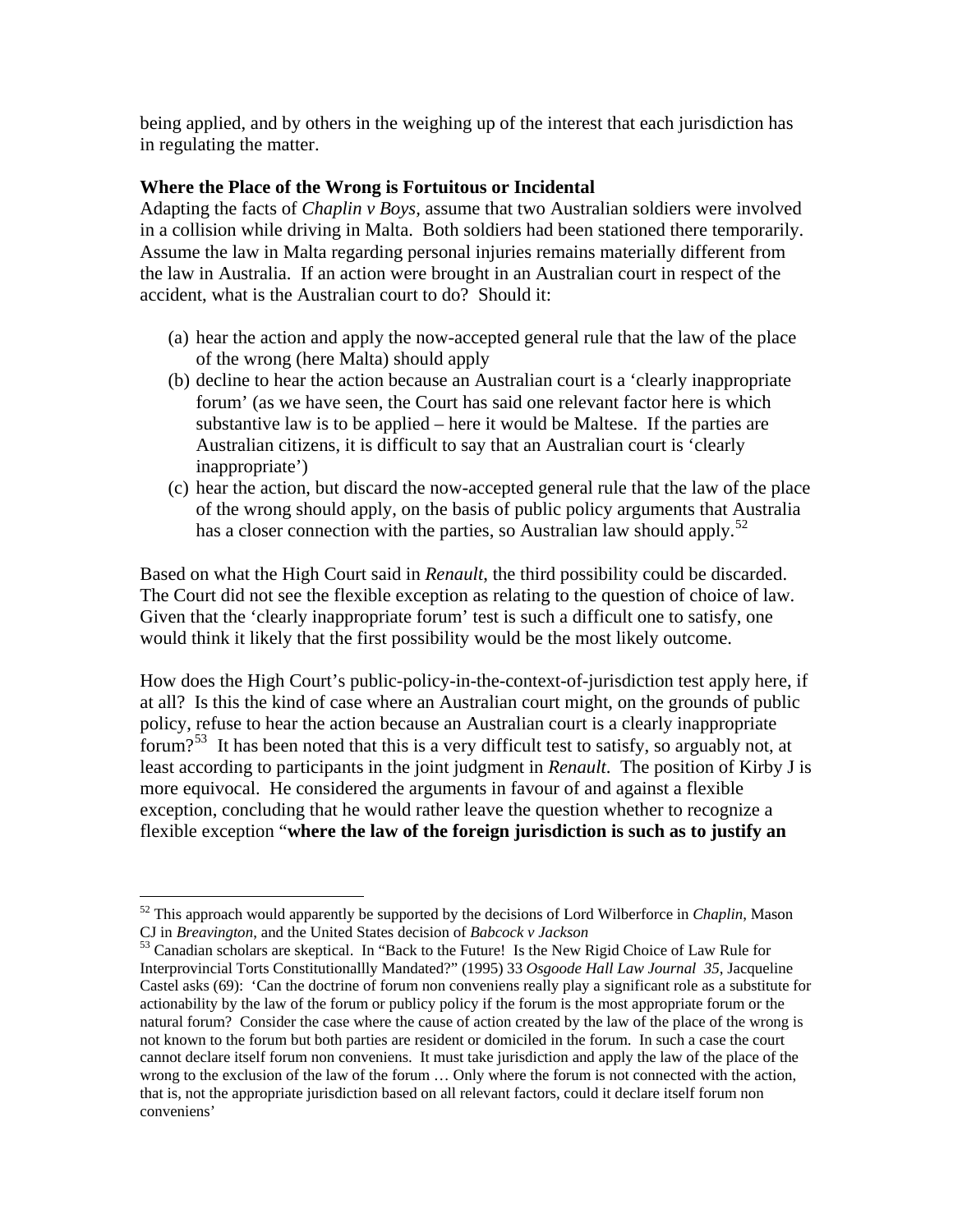### **Australian court's declining to recognize or enforce the law of that place**" (emphasis added). He reiterated:

*'*The general rule is that stated in Pfeiffer. In international torts, there is an exception to the application of that general rule. That exception may be invoked by reference to public policy considerations that would make the enforcement by the forum of the law of the place of the wrong contrary to the public policy of the forum $\cdot$ .<sup>[54](#page-11-0)</sup>

In commenting on the majority's opinion that questions of public policy would often in practice be subsumed on questions of forum non conveniens, he said this 'need not be so'. He referred to the situation in *Chaplin v Boys* as one case, where the flexible exception applied and the law of the place of the wrong did not apply. This was not because application of Maltese law was contrary to public policy. These comments by Kirby J suggest that his Honour would consider arguments about public policy as going to the choice of law (as Lord Wilberforce did in *Chaplin*), rather than a question of jurisdiction only. It is acknowledged, however, that Kirby J expressly reserves the question for a future time.

The question of the use of policy then is debatable, and it is submitted, with respect, that the court needs to clarify its use of 'public policy'.[55](#page-11-1) Again, it is acknowledged that the majority of the High Court in *Renault* indicated support of the then Canadian line that public policy is relevant only to questions of jurisdiction. However, given the Canadian courts' since-expanded use of policy considerations to include choice of law, given policy as used in the United Kingdom has been somewhat broader, the view of some High Court judges (at different times, Toohey, Mason and Kirby JJ) that policy is relevant to choice of law questions, and the turbulent history of this area of the law, it is considered possible that a future High Court may consider policy arguments in relation to the choice of law question, rather than merely jurisdiction. Of the current members, at least Kirby J would apparently support this expansion.<sup>[56](#page-11-2)</sup>

<span id="page-11-0"></span><sup>&</sup>lt;sup>54</sup> (535). Another discussion of policy issues occurs in J J Fawcett 'Policy Considerations in Tort Choice of Law' (1984) *Modern Law Review* 650<br><sup>55</sup> For the High Court's difficulties with policy issues recently in the context of recovery for personal injury,

<span id="page-11-1"></span>see for example *Gala* v *Preston* (1991) 172 CLR 243, *Perre* v *Apand Pty Ltd* (1999) 198 CLR 180 and *Cattanach* v *Melchior* (2003) 199 ALR 131. A detailed study of this jurisprudence is beyond the scope of this paper, but they are included as an example of differences among the Court as to the use of policy in deciding negligence cases. Most recently, Callinan J in *Cattanach* called for judges to be explicit if they were deciding negligence claims based on policy, rather than explain decisions on other grounds (209).

<span id="page-11-2"></span><sup>56</sup> Discussion of the distinction between substance and procedure is considered to be beyond the scope of this paper. However, one should note that policy considerations have also been considered relevant in making this distinction. For example, New York courts have classified statutes prohibiting recovery for wrongful death as procedural, and refused to apply them to suits brought in New York based on an accident occurring in a state with legislation barring suits for wrongful death. This was because 'for our courts to be limited by the Massachusetts damage ceiling (at least to our own (residents)) is so completely contrary to our public policy that we should refuse to apply that part of the Massachusetts law': *Kilberg v Northeast Airlines Inc* (1961) 9 NY 2d 34, 172 NE 2d 526, *Miller v Miller* (1968) 22 NY 2d 12 and *Tooker v Lopez* (1969) 24 NY 2d 569. Based on its comments in *Renault*, it seems the High Court might agree with this reasoning and apply it in an appropriate case. On the other hand, if it continues to follow the Canadian line in this area, the Canadian court in *Tolofson* held that the limitation period of the law of the place of the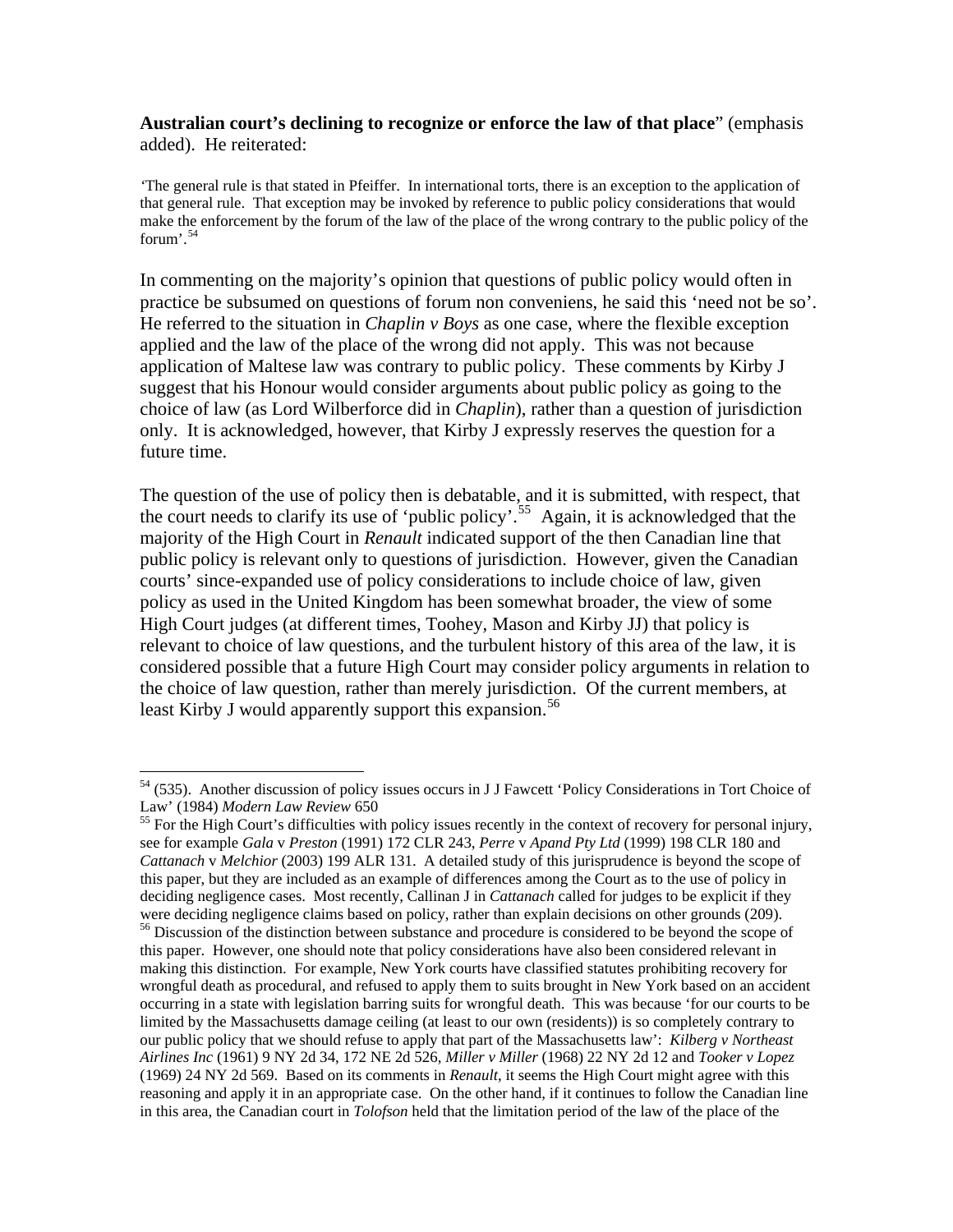# **Conclusion on Policy**

Given the uncertainty associated with the use of policy in multistate tort conflicts cases, evidenced by the results of decisions in many common law jurisdictions, the author feels justified in considering other possible solutions to the problem of determining which law to apply to resolve this kind of dispute. The author remains sceptical that a judicially crafted public policy exception is appropriate to achieve the desired flexibility, without leading to possible undesirable results, or 'too much' flexibility (while accepting this is a delicate balance). It is not recommended that the Canadian approach, relying on the overriding principle of 'order and fairness', be adopted either, with its inherent uncertainty.<sup>[57](#page-12-0)</sup>

# **OTHER APPROACHES**

At the outset one should note that a variety of other approaches have been taken to resolve these difficult issues. There is not as much consistency in the the use of terms, including the use of the terms 'policy', 'proper law', 'interest analysis', as one would like. Policy is used in different ways, sometimes as an exception to the general choice of law rule, sometimes in determining what the governing law should be in the first place. Sometimes interest analysis is seen as a distinct approach in itself, sometimes it is said to have been combined with a proper law approach.<sup>[58](#page-12-1)</sup> Though there may be some relation and overlap between the two, for the purposes of this article (and for the purposes of conceptualizing the law in this area) the author thinks it better to discuss them separately.

# **A. Proper Law of the Tort***[59](#page-12-2)*

It is worth bearing in mind two points in this context:

- (a) that the original *Restatement* in the area of conflict of laws called for the strict application of the law of the place of the wrong, only to be later replaced by the revised *Restatement* which calls for an interest-weighing approach; and
- (b) the weighing of different interests accords with the accepted approach (including in Australia) of dealing with conflict issues in relation to contracts,  $60$  thus

 wrong should not be rejected by the forum court on the basis of differing policy approaches to limitation questions.

<span id="page-12-0"></span> $57$  The author views the Canadian approach of considering order and fairness as being a type of policy argument, though this use of policy may differ from other uses of policy. It is acknowledged that the Canadian court does not label the approach a policy one.

<span id="page-12-1"></span><sup>58</sup> An example of the latter is contained in the Australian Law Reform Commission's *Choice of Law* Report (1992). It recommended that 'in interstate torts, the court take into account the purpose and object of laws in deciding whether to replace the lex loci with the place of greater connection' (para 6.65). Nygh also conflates interest analysis with proper law thus: 'The proper law of the tort approach employed in the United States depends upon interest analysis, rather than jurisdiction selecting choice of law rules' (428- 429): Peter Nygh and Martin Davies *Conflict of Laws in Australia* (2002) 7<sup>th</sup> ed. Lord Wilberforce in Chaplin v Boys also related the two, as did Mason CJ in Breavington v Godleman.<br><sup>59</sup> Morris, J H C 'The Proper Law of the Tort' (1951) 64 Harvard Law Review 881<br><sup>60</sup> Merwin Pastoral Co Ltd v Moolpa Pastoral Co Pty Ltd (19

<span id="page-12-3"></span><span id="page-12-2"></span>

*Connell* (1993) 119 ALR 538. See Lawrence Collins 'Interaction Between Contract and Tort in the Conflict of Laws' (1967) 16 *International and Comparative Law Quarterly* 103. Brainerd Currie used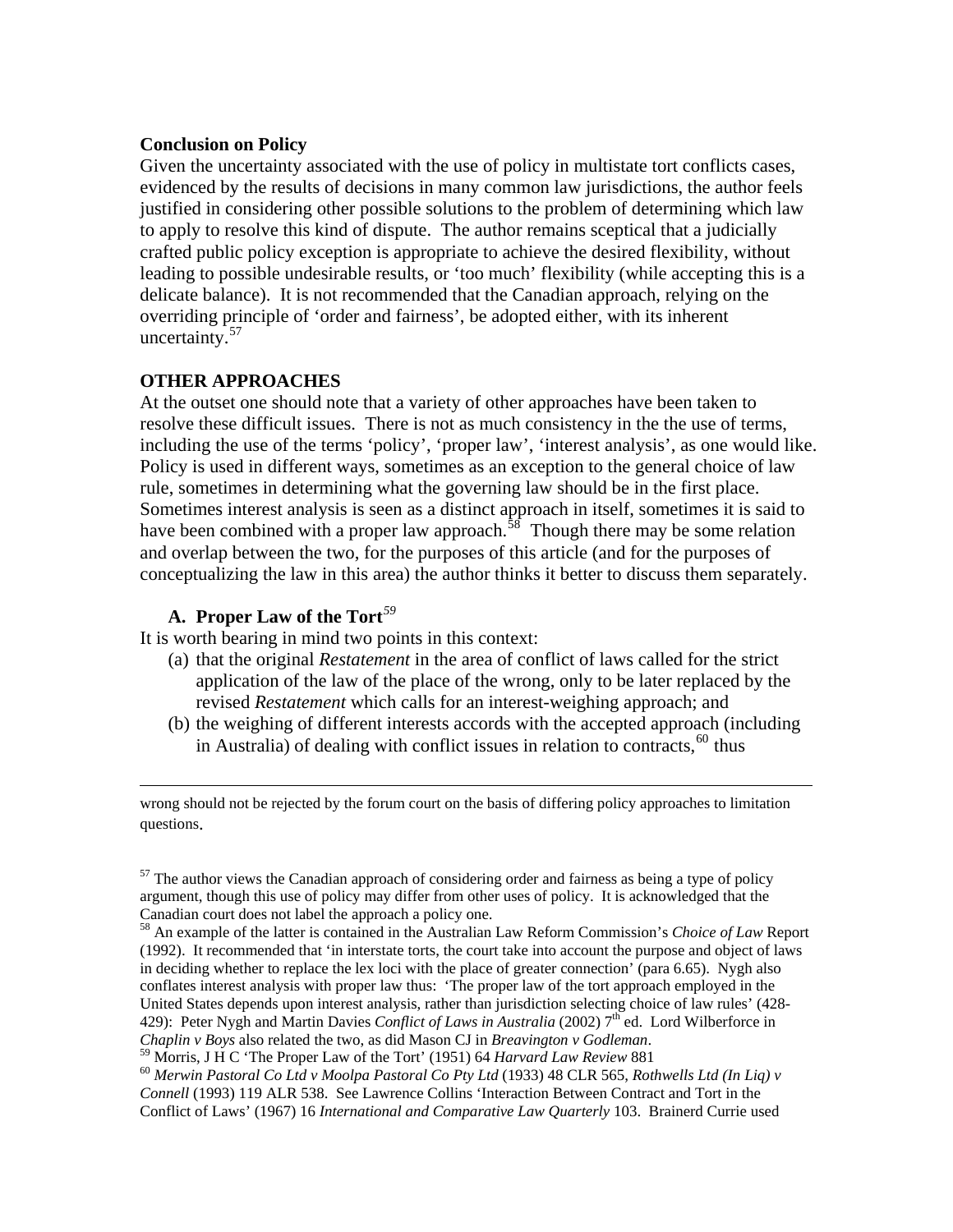providing a harmonized approach in the two areas of law. As James noted in relation to the *Pfeiffer* case, 'it is unfortunate that the outcome of his case may have been different had it been framed in contract'.<sup>[61](#page-13-0)</sup>

The *American Restatement 2d, Conflict of Laws*, [62](#page-13-1) embraces the theory of the 'proper law of the tort', or the tort law of the place with the closest connection with the parties (s145). Section 145(2) of the *Restatement* specifies that the following are relevant in relation to tort choice of law questions:

- (i) the place where the injury occurred;
- (ii) the place where the conduct causing the injury occurred;
- (iii) the domicil, residence, nationality, place of incorporation and place of business of the parties; and
- (iv) the place where the relationship, if any, between the parties is centered.

The Restatement provides that the above 'contacts' are to be evaluated according to their relative importance with respect to the particular case.  $63$ 

The court in *Pfeiffer* in rejecting the proper law approach, noted that usually, when applying the test, the law of the forum had been adopted.<sup>[64](#page-13-3)</sup> There is some analogy with the concept of the proper law of the tort, and the application of the so-called flexible exception, in that some judges who apply the flexible exception approach apply the law of the place of the wrong as the primary rule, subject to an exception where another place is more closely connected with the parties and the events.<sup>[65](#page-13-4)</sup>

<span id="page-13-0"></span>967; per Catherine Walsh 'Territoriality and Choice of Law in the Supreme Court of Canada: Applications in Product Liability Claims' (1997) 76 *Canadian Bar Review* 91, 99 'Legal realism is widely acknowledged to be the impetus behind … a result-oriented jurisprudence under which the advancement of local policies and local concepts of justice guides choice of law adjudication in the same way as it does other categories of domestic adjudication'.

<span id="page-13-1"></span><sup>62</sup> American Law Institute, *Restatement (Second) of Conflict of Laws* (1971), an approach referred to with approval by Lord Wilberforce in *Chaplin v Boys* [1971] AC 356, 391-392<br><sup>63</sup> The first version of the *Restatement* favoured the law of the place of the wrong as the sole rule to be

<span id="page-13-2"></span>applied. The court noted in *Pfeiffer* that the proper law approach had recently been criticized in the literature, and referred to suggestions the approach was inherently subjective rather than logical. A critique of the approach is found in Adrian Briggs 'Choice of Law in Tort and Delict' (1995) *Lloyd's Maritime and* 

<span id="page-13-4"></span><span id="page-13-3"></span>

*Commercial Law Quarterly* 519<br><sup>64</sup> *Pfeiffer* (538)<br><sup>65</sup> Lord Wilberforce in *Chaplin*, Mason CJ in *Breavington v Godleman* (1988) 169 CLR 41, and the United States Supreme Court decision in *Babcock v Jackson* (1963) 240 NYS 2d 742; this issue will be considered in more detail later in the article. Lord Wilberforce pointed out in Chaplin that the Second American

some contracts examples to demonstrate interest analysis eg the classic case of *Milliken v Pratt* (1878) 125 Mass 374, involving a conflict between a Massachusetts law denying contractual capacity to married women, and the contrary Maine law, in an action by a Maine creditor against a Massachusetts married woman. Currie saw this as involving a conflict between the policy of Maine law to protect the security of transactions and its intended beneficiaries to be resident Maine creditors, and the policy of Massachusetts, involving subordinating the policy of protecting the security of transactions to that of protecting married women against economic exploitation: Currie *Selected Essays on the Conflict of Laws* (1963) 85<br><sup>61</sup> Elizabeth James 'John Pfeiffer Pty Ltd v Rogerson: The Certainty of Federal Choice of Law Rules for Intranational Torts: Limitations, Implications and a Few Complications' [2001] 23 *Sydney Law Review* 145,163. The development of interest analysis has also been connected with legal realism theory: see Michael Green 'Legal Realism, Lex Fori and the Choice of Law Revolution' (1995) 104 *Yale Law Journal*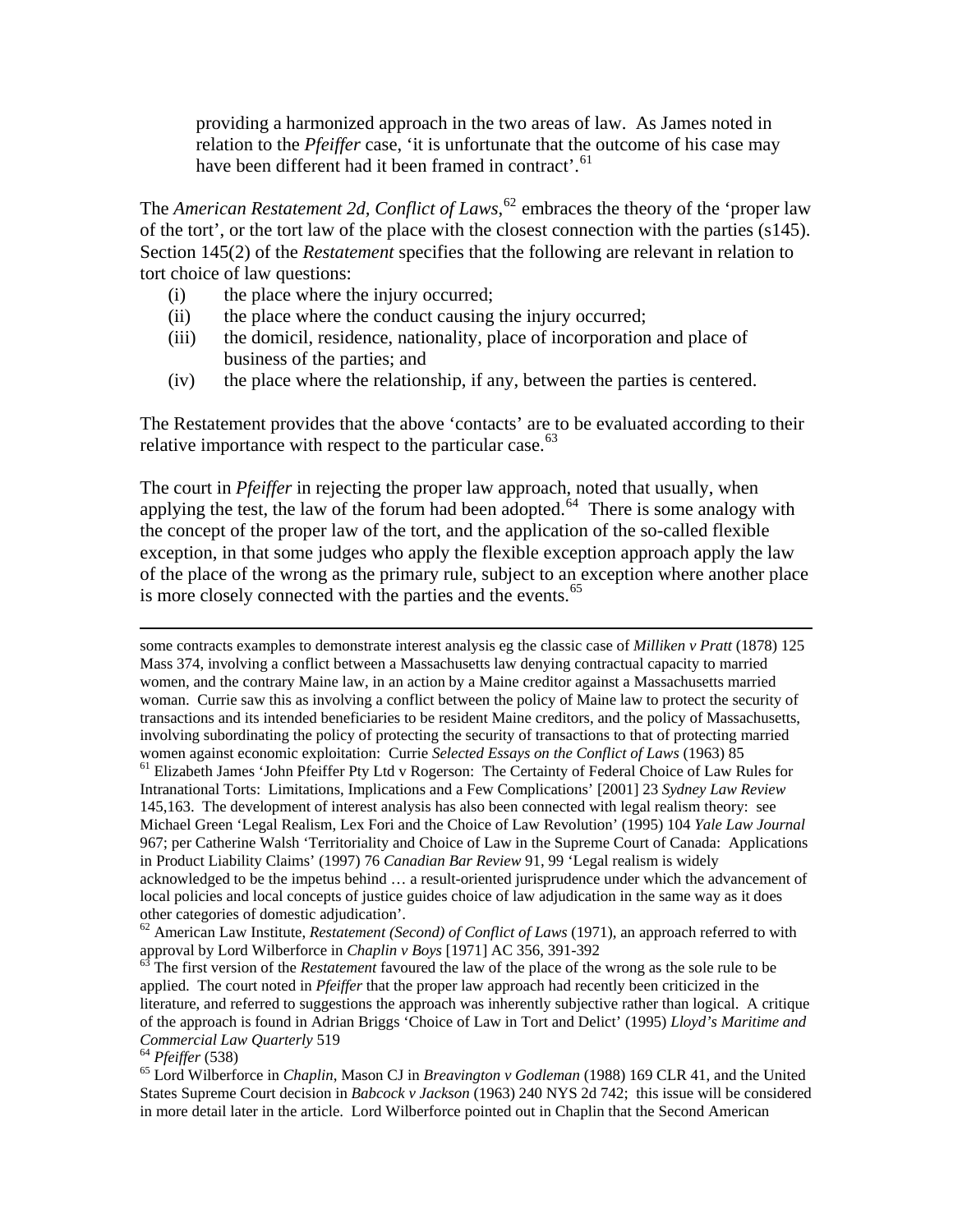However, issue may be taken with the High Court's (very brief) review of the state of the United States authorities, and the conclusion drawn in the joint judgment in *Pfeiffer* that there is some trend back towards the application of the place of the wrong rather than the proper law. The proper law of the tort remains the predominant rule used in the United States.<sup>[66](#page-14-0)</sup> The New York Court of Appeals decision of *Babcock v Jackson*, in which a balancing of interests proper law approach was taken, has never been overruled in that State.<sup>[67](#page-14-1)</sup> A recent (1998) survey named only 11 of the United States as those applying a strict rule of the law of the place of the wrong. United States commentators have viewed the position in the United States as follows:

'As the century draws to a close, the traditional theory in tort (favouring the place of the wrong) … finds itself in a very precarious state. This assessment is based not simply on the relatively low number of states that still adhere to that theory, but also on the shallowness of their commitment to it. Although the degree of commitment varies from state to state, it is fair to say that very few of these states are philosophically committed to the traditional theory … in some of these states, the (law of the place of the wrong) rules remain in place only because the highest court of the particular state has yet to encounter the "right case" for seriously considering their abandonment'.<sup>[68](#page-14-2)</sup>

One Australian author has concluded that 'clearly, the High Court has misconceived any revival of support for the lex loci in the United States<sup> $69$ </sup>.

The United Kingdom's torts choice of law legislation, the *Private International Law (Miscellaneous Provisions) Act* 1995, also may require an evaluation of connecting

Restatement formulation 'has what is very necessary under a system of judge made law, the benefit of hard testing in concrete applications' (391).

<span id="page-14-0"></span><sup>&</sup>lt;sup>66</sup> Kirby J in *Renault* conceded this point, referring to States of the United States: 'Some jurisdictions that previously adhered to applying the law of the place of the wrong have tended more recently towards introducing greater flexibility in the rules … a judicial revolution (has) resulted in the widespread abandonment of the rule of the place of the wrong' (536))(often after legislation had been introduced, and not without its own difficulties). The United Kingdom's *Private International Law (Miscellaneous Provisions) Act* 1995 allows for a proper law exception to be invoked, whenever it would be 'substantially more appropriate' for the issue/s to be resolved by another law.<br>
<sup>67</sup> The approach commended itself to Mason CJ in *Breavington* (76)

<span id="page-14-2"></span><span id="page-14-1"></span><sup>&</sup>lt;sup>68</sup> Symeon Symeonides 'Choice of Law in the American Courts in 1998' [1999] 47 *American Journal of Comparative Law* 328, 345; see to like effect Symeon Symeonides 'Choice of Law in the American Courts in 2001' (2002) 50 *American Journal of Comparative Law* 1, 61 (ten states continue to apply the law of the place of the wrong approach, with two of these applying a policy exception to avoid it in 2001), Symeon Symeonides 'Choice of Law in the American Courts in 1996: Tenth Annual Survey' (1997) 45 *American Journal of Comparative Law* 447. A leading authority on American choice of law, Weintraub, confirmed swift acceptance of the influential role of policy and interest analysis since cases in the 1950s and 60s: Russell Weintraub *Commentary on the Conflict of Laws* (3rd ed, 1986) 315-316. The *1991 Supplement* (66) confirms 'The courts of thirty-five states .. have displaced the place of wrong rule as the sole choice of law rule for torts'. One Australian author has concluded that 'clearly, the High Court has misconceived any revival of support for the lex loci in the United States': Elizabeth James 'John Pfeiffer Pty Ltd v Rogerson: The Certainty of Federal Choice of Law Rules for Intranational Torts: Limitations, Implications and a Few Complications' [2001] 23 *Sydney Law Review* 145, 158 <sup>69</sup> Elizabeth James 'John Pfeiffer Pty Ltd v Rogerson: The Certainty of Federal Choice of Law Rules for

<span id="page-14-3"></span>Intranational Torts: Limitations, Implications and a Few Complications' [2001] 23 *Sydney Law Review* 145, 158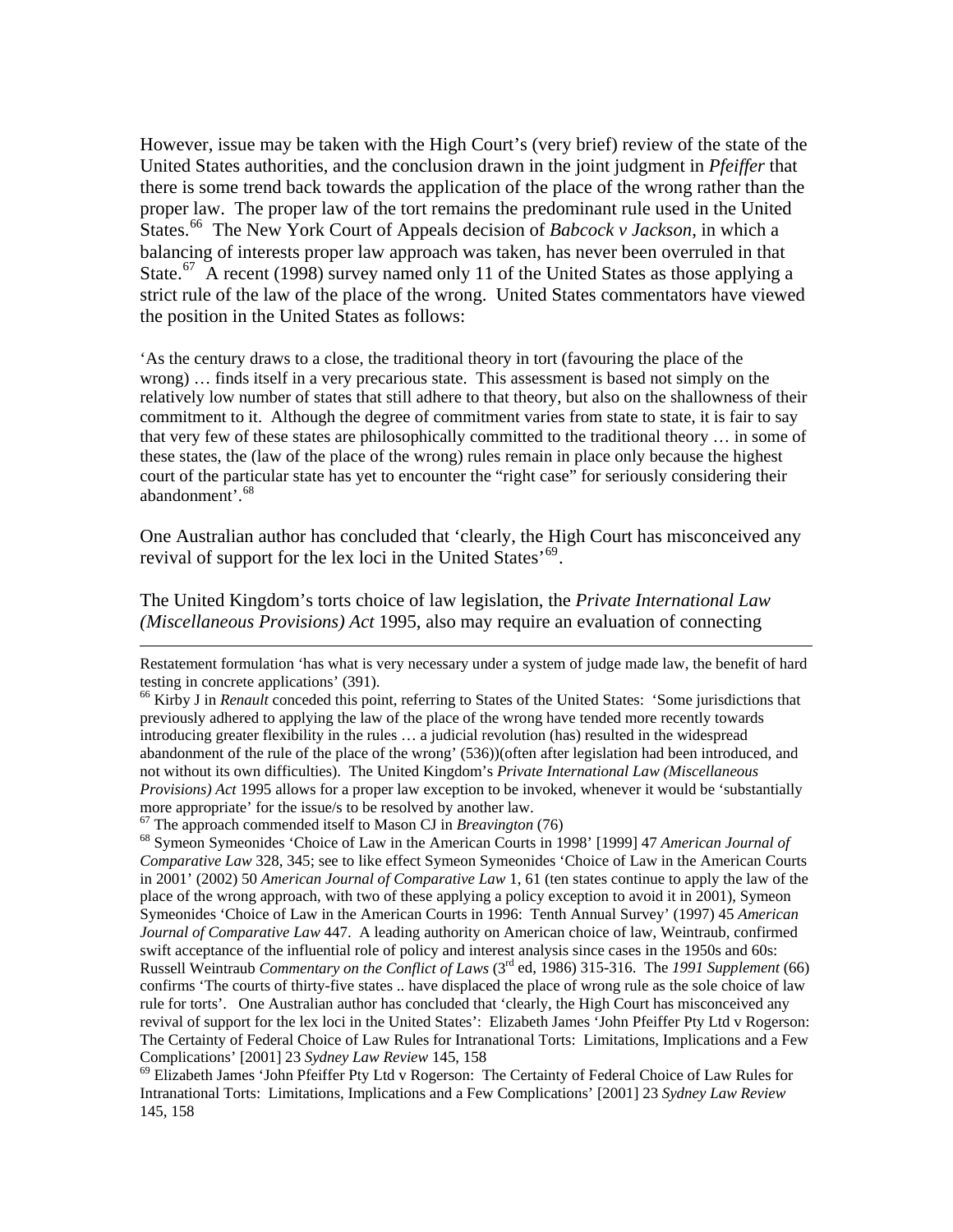factors. However, this is in a different way – where a primary rule is subject to displacement based on connecting factors, rather than in the *Restatement*, where the connecting factors comprise the general rule. Its primary rule, that the law of the place of the wrong governs substantive issues, is subject to the application of another country's law instead if, having considered the significance of the factors that connect a tort with the country in which it was committed, and the country factors that connect a tort with the other country, 'it is substantially more appropriate for the applicable law to be the law of that other country' for the purposes of determining the issues.<sup>[70](#page-15-0)</sup> The Australian Law Reform Commission proposed a similar approach be adopted in Australia, and specifically rejected a proper law approach as the general choice of law rule.<sup>[71](#page-15-1)</sup>

#### **B. Interest Analysis** [72](#page-15-2)

 $\overline{a}$ 

Some in the United States have suggested that interest analysis may assist in the resolution of conflict of law issues in tort.<sup>[73](#page-15-3)</sup> Though not immune from criticism,<sup>[74](#page-15-4)</sup>

<span id="page-15-0"></span><sup>70</sup> s12(2); the Privy Council had concluded in *Red Sea Insurance Co v Bouygues SA* [1995] 1 AC 190, 206 that 'the law of England recognizes that a particular issue between the parties to litigation may be governed by the law of the country which, with respect to that issue, has the most significant relationship with the occurrence and with the parties'.<br><sup>71</sup> Australian Law Reform Commission *Choice of Law* (1992) No 58, *Choice of Law Bill*, clause 6(8)

<span id="page-15-2"></span><span id="page-15-1"></span><sup>&</sup>lt;sup>72</sup> A leading American authority on choice of law rules, Russell Weintraub, wrote in his *Commentary on the Conflict of Laws* (3<sup>rd</sup> ed, 1986)(315-316) that there had been a swift acceptance of the influential role of policy and interest analysis since the landmark decision in *Schmidt v Driscoll Hotel* (1957) 82 NW 2d 365. In that case, the court applied Minnesota law to an accident that took place in the State of Wisconsin. Minnesota law allowed a person injured as a result of the intoxication of another to sue for compensation the person who caused the intoxication, in this case the owners of a hotel in Minnesota. Wisconsin law did not recognize such an action. The parties involved were both residents of Minnesota, the defendant was licensed there, and was served alcohol there. The court found that Minnesota law applied, with Minnesota having an interest in admonishing a liquor dealer whose violation of its statutes was the cause of injuries to a local resident, and in providing for a remedy for the injured person. Refer also to Robert Leflar *American Conflicts Law* 195 (3<sup>rd</sup> ed, 1977) who sets out a number of choice-influencing factors, including predictability of results, maintenance of interstate and international order, simplification of the judicial task, advancement of the forum's governmental interests, and application of the 'better rule of law' as factors influencing choice of law.

<span id="page-15-3"></span><sup>73</sup> Pioneering work on interest analysis is found in Brainerd Currie *Selected Essays on the Conflict of Laws* (1963) and Currie, B 'Survival of Actions: Adjudication Versus Automation in the Conflict of Laws' (1957-58) 10 *Stanford Law Review* 205. For more recent writing on interest analysis, see Harold Korn 'The Choice of Law Revolution: A Critique' (1983) 83 *Columbia Law Review* 772, Russell Weintraub 'An Approach to Choice of Law That Focuses on Consequences' (1993) 56 *Alberta Law Review* 701; Lawrence Kramer, L 'Rethinking Choice of Law' (1980) 80 *Columbia Law Review* 277 and Russell Weintraub 'A Proposed Choice of Law Standard for International Products Liability' (1990) 16 *Brooking Journal of International Law* 225<br><sup>74</sup> eg Carter, P B n50 at 21 argues that interest analysis proceeds upon a 'fundamental misconception

<span id="page-15-4"></span>concerning the ultimate purpose of civil litigation. That purpose is to do justice between the parties before the court'. (It may be arguable in response that a fundamental purpose of tort law, including choice of law rules in tort, is efficient loss distribution eg Fleming, J in *Law of Torts* (9<sup>th</sup> ed)(1998) refers to a variety of purposes tort law serves, including deterrence, compensation and loss distribution. At (12) the learned author refers to a 'growing trend towards loss distribution'. See also Richard Posner *The Economic Analysis of Law* (1986 3rd ed), William Landes and Richard Posner *The Economic Structure of Tort Law* (1987)), and Australian Law Reform Commission *Choice of Law* (1992) para 6.13 'The rule (double actionability) is out of touch with modern trends in tort law which are more concerned with the distribution of loss and risk than the allocation of responsibility'. Some commentators suggest a stronger limit be placed on the application of forum law than interest analysis would allow eg Simson, G J 'State Autonomy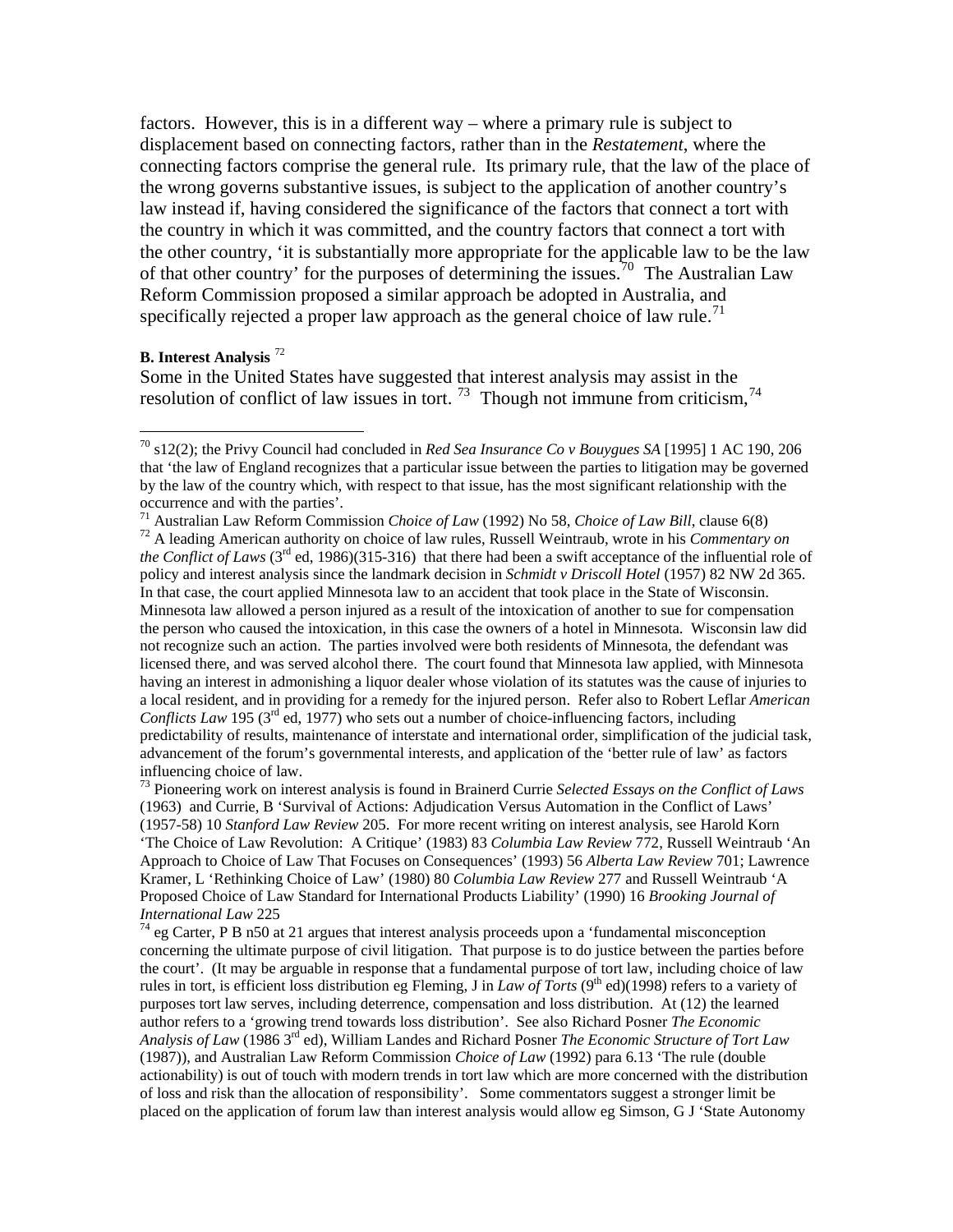including in particular Brilmayer,<sup>[75](#page-16-0)</sup> it is submitted that Australian courts may find interest analysis to be of assistance in this area in future years.<sup>[76](#page-16-1)</sup> There is no support for interest analysis in Australian case law, although the Australian Law Reform Commission supported considering the purpose or object of laws in applying the choice of law rules, which is considered to be similar to interest analysis.<sup>[77](#page-16-2)</sup> The Australian High Court made a cursory and arguably misleading reference to interest analysis in its *Pfeiffer* decision.[78](#page-16-3)

A clear example of interest analysis occurred in the New York Court of Appeals decision in *Babcock v Jackson[79](#page-16-4)*, to which reference has already been made. The case involved two New York residents, one driving the other to Canada for the weekend. While in Canada, the driver of the vehicle lost control and the car crashed. The vehicle was registered and insured in New York, and was garaged there. Both parties resided in New York, and their journey commenced, and would have ended, there. In other words, the location of the accident was merely fortuitous, similar to the situation before the House of Lords in *Chaplin v Boys*, and before the High Court in *Pfeiffer*. Ontario law would bar the action, New York law would allow it to be heard.

The court noted the general rule that the question would be governed by the law of the place of the wrong, and outlined the chief advantages of the rule as they saw them, namely certainty, predictability, and ease of application, as the High Court did in *Pfeiffer*. However, they noted the rule would sometimes lead to unfair results.

The court cited the *Kilberg* case, involving a New York resident being killed in a plane crash in Massachusetts. Massachusetts law contained a ceiling on the damages claimable by the deceased's family. In refusing to apply the Massachusetts ceiling, the New York court explained that the random chance that the event occurred in Massachusetts did not give that State a controlling interest or concern in the amount of tort recovery, due to New York's competing interest in providing full compensation for its residents or users of transportation facilities originating in New York. The deceased had bought her ticket from the defendant in New York, and the trip originated there.<sup>[80](#page-16-5)</sup>

in Choice of Law: A Suggested Approach' (1978) 52 *Southern California Law Review* 61; Silberman, L 'Can the State of Minnesota Bind the Nation?: Federal Choice of Law Constraints After Allstate Insurance Co v Hague' (1981) 10 *Hofstra Law Review* 103 75 Lea Brilmayer 'Interest Analysis and the Myth of Legislative Intent' (1980) 78 *Michigan Law Review*

<span id="page-16-0"></span><sup>392,</sup> criticizing interest analysis (at least by Currie) as pro-resident, pro-forum and pro-recovery (398) and leading to unpredictable results (407). She implies interest analysis does not genuinely seek to reflect the wishes or interests of legislatures.<br><sup>76</sup> Mason CJ referred to the debate in *Breavington* (82)

<span id="page-16-1"></span>

<span id="page-16-2"></span><sup>&</sup>lt;sup>77</sup> Choice of Law (1992) 'It is recommended that in interstate torts, the court take into account the purpose and object of laws in deciding whether to replace the lex loci with the place of greater connection' (para 6.65).

<span id="page-16-3"></span> $78$  The Court stated only that 'interest analysis has been doubted' (537), citing curiously as support for the proposition a case commonly referred to as an example of an interest analysis approach (*Alaska Packers*) and then the work of Brainerd Currie, also an advocate of the approach.<br> $^{79}$  (1963) 12 NY 2d 473, 191 NE 2d 279

<span id="page-16-5"></span><span id="page-16-4"></span>

<sup>80</sup> *Kilberg v Northeast Airlines Inc* (1961) 172 NE 2d 526, 527-528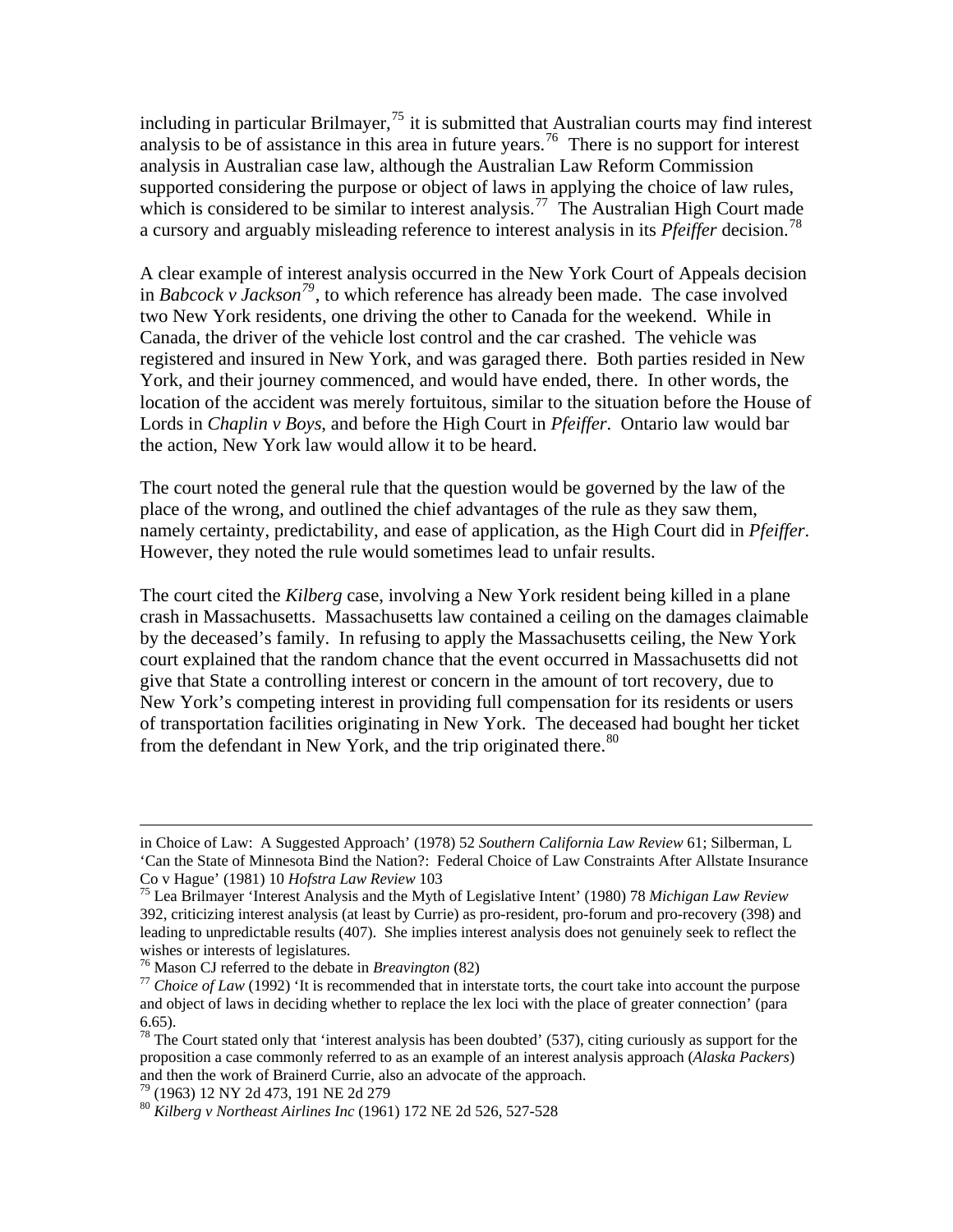Turning its mind to this case, the court adopted a similar interest-weighing approach, in deciding whether to apply New York or Ontarian law.<sup>[81](#page-17-0)</sup> It found New York's concern in the matter was unquestionably the greater and more direct, and the interest of Ontario at best minimal. New York was the home of the driver and passenger, the place where the car was kept and insured, and where the journey began and was designed to end. Ontario's only connection was the 'purely adventitious circumstance' that the accident occurred there. Ontario had no conceivable interest in denying such a remedy in a suit between New York litigants for injuries suffered in Ontario because of conduct tortious under Ontario law. Their law was designed to prevent fraudulent insurance claims. There was no reason to depart from the New York policy of requiring a tortfeasor to compensate a person they have injured by their negligence. $82$ 

Another example of interest analysis is the majority judgment of the United States Supreme Court in *Allstate Insurance Co v Hague*.<sup>[83](#page-17-2)</sup> The plaintiff was suing as personal representative of her dead husband in relation to an insurance policy on his cars. He had been killed in a car accident, involving an unlicensed driver. The policy covered the dead man's three cars and provided for uninsured motorist coverage at the rate of \$15 000 per car. The plaintiff wanted to 'stack' the coverage to provide for a total of \$45 000 insurance. This was possible under the law of Minnesota, but not the law of Wisconsin. The accident occurred in Wisconsin, the plaintiff and her husband were living there at the time, and the uninsured defendant also lived there. The case was connected with Minnesota in that the dead man had been employed there and commuted there daily for 15 years, and that the plaintiff had since moved to Minnesota and been appointed executor of the will by a Minnesota registrar.

The majority confirmed that a State's law could be applied to a dispute if the State 'has a significant aggregation of contacts with the parties and the occurrence, creating state interests, such that application of its law is neither arbitrary nor fundamentally unfair*'*.

<span id="page-17-0"></span><sup>81</sup> The approach taken is similar to that of the *Second Restatement*, which was in draft form at the time of the decision. For an excellent account of the important impact the *Babcock* decision has had on American jurisprudence, see Harold Korn 'The Choice of Law Revolution – A Critique' (1983) 83 *Columbia Law Review* 772<br><sup>82</sup> However, the result would be different if one of the parties resided in the law of the place of the wrong.

<span id="page-17-1"></span>This was confirmed in *Neumeier v Kuehner* (1972) 286 NE 2d 454, where the wife of a Canadian resident sued after her husband was killed while a passenger in a car driven by a New York resident in Canada. The court applied Canadian law to the issue, noting that although New York has a deep interest in protecting its own residents, even when they are traveling interstate, it has no legitimate interest in ignoring the public policy of a foreign jurisdiction, Ontario in this case, and in protecting the plaintiff passenger living and injured there from legislation obviously addressed to a resident travelling in a vehicle within its borders (at 456).

<span id="page-17-2"></span><sup>83 (1981) 449</sup> US 302. Other examples include *Phillips Petroleum Co v Shutts* (1995) 472 US 797, *Alaska Packers Association v Industrial Ace Commission* (1934) 294 US 532, *Bowles v Zimmer Manufacturing Co* (1960) 277 F 2d 868, *Herzog v Stern* (1934) 264 NY 379, 191 NE 23 and *Auten v Auten* (1954) 308 NY 155, 124 NE 2d 99, *Russell v Bush and Burchett Inc* (2001) 559 SE 2d 36, WL 1524554 , in relation to an international conflict case, *Tucci v Club Mediterranee SA* (2001) 107 Cal Rptr 2d 401, and in relation to maritime torts (relevant because the High Court left their determination as an open question in Renault: Lauritzen v Larsen (1953) 345 US 571 and *Romero v International Terminal Operating Co* (1959) 358 US 354. See also Brainerd Curri 'Comments on Babock v Jackson, A Recent Development in Conflict of Laws; (1963) 63 *Columbia Law Review* 1212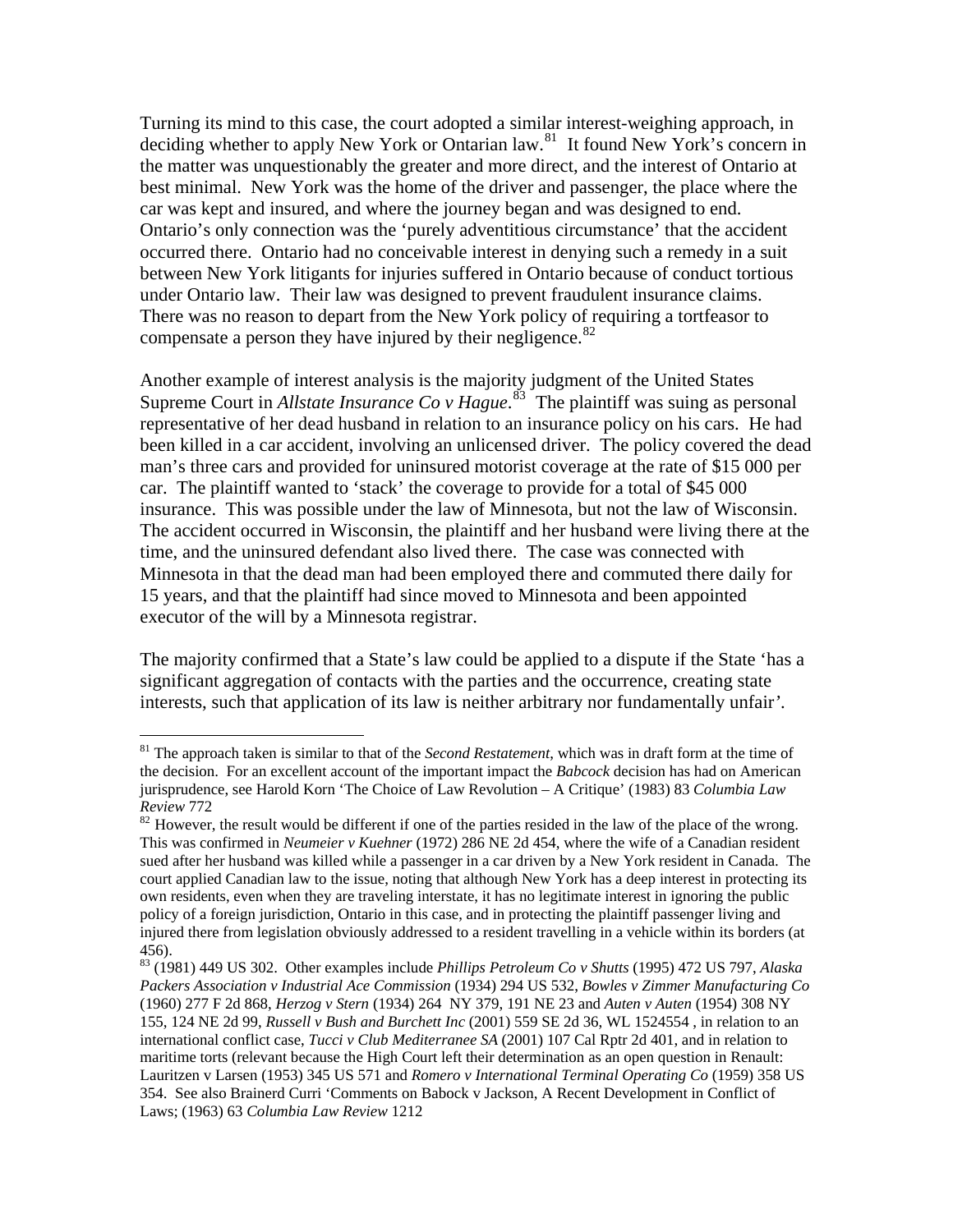Here Minnesota law could be applied, as the dead man had worked there for many years, the insurance company operated a business in that jurisdiction (presumably was aware of Minnesota law), and Minnesota had an interest in regulating its insurance obligations because 'they affected a long-standing member of Minnesota's workforce', a Minnesota resident and court-appointed representative. Minnesota had an interest in securing full compensation for 'resident accident victims to keep them off welfare rolls and able to meet financial obligations'.[84](#page-18-0)

Another example where the above dicta might be tested occurred in the United States case of *Rosenthal v Warren*. [85](#page-18-1) The case involved a New York resident who died in the course of an operation performed by a Massachusetts doctor. The deceased had travelled from New York to Massachusetts for the surgery. The deceased's estate sued the doctor. Massachusetts law contained a damages limitation in respect of malpractice of a maximum of \$50 000. New York law contained no such limitation. Which law should apply $?^{86}$  $?^{86}$  $?^{86}$ 

A majority of the Court found that New York law, the law of the forum, was applicable. The court applied the rule that generally, the law of the place of the wrong was applicable, subject to an exception where another jurisdiction had a stronger interest in the matter, and/or policy reasons justified resort to another law. After reviewing the authorities, the court noted that generally 'the strong New York public policy against damage limitations has triumphed over the contrary policies of the sister states in every case where a New York (resident) has brought suit<sup>5,[87](#page-18-3)</sup> The majority noted it was not unfair to apply New York's compensatory policy here, because the conduct of a Massachusetts hospital or  $\frac{1}{2}$  doctor was not 'patterned upon' the existence of the statute.<sup>[88](#page-18-4)</sup> The defendant's insurance policy did not differentiate according to where the plaintiff launched legal proceedings.

Rejecting arguments that there was an expectation that the law of Massachusetts would apply to the issues as they concerned actions in that State, the court mentioned the doctor had a world wide following, and the hospital solicited patients from outside that State, including New York. The majority noted that the Massachusetts limitation was so 'absurd and unjust' that the New York policy of fully compensating the harm from wrongful death would outweigh any interest Massachusetts has in keeping down the size of verdicts in malpractice claims.<sup>[89](#page-18-5)</sup>

<span id="page-18-0"></span><sup>&</sup>lt;sup>84</sup> (313-319), the court finding no suggestion that the plaintiff had moved to Minnesota in anticipation of the litigation or because of the more favourable legal environment. Some writers viewed the decision as the 'high point' of the right of local courts to prefer their own laws: 'Symposium, Choice of Law Theory After Allstate Insurance Co v Hague' (1981) 10 *Hofstra Law Review* 1; Sheve, G R 'Choice of Law and the Forgiving Constitution' (1996) 71 Indiana Law Journal 271<br><sup>85</sup> (1973) 475 Fed 2d 438 (United States Court of Appeals, 2<sup>nd</sup> circuit)<br><sup>86</sup> This is a clear case of what the High Court specifically left open, regarding inter

<span id="page-18-1"></span>

<span id="page-18-2"></span>*Renault* case – whether the law regulating the amount of damages recoverable should be determined by the law of the cause or the law of the forum

 $87(443)$ 

<span id="page-18-4"></span><span id="page-18-3"></span> $88(444)$ 

<span id="page-18-5"></span><sup>89 (445).</sup> Compare the recent case of *Tucci v Club Mediterranee SA* (2001) 107 Cal Rptr 2d 401, where the plaintiff, a California resident, was hired in California to work at the defendant's premises in the Dominican Republic. He was injured in that Republic while engaged in employment activity. The law of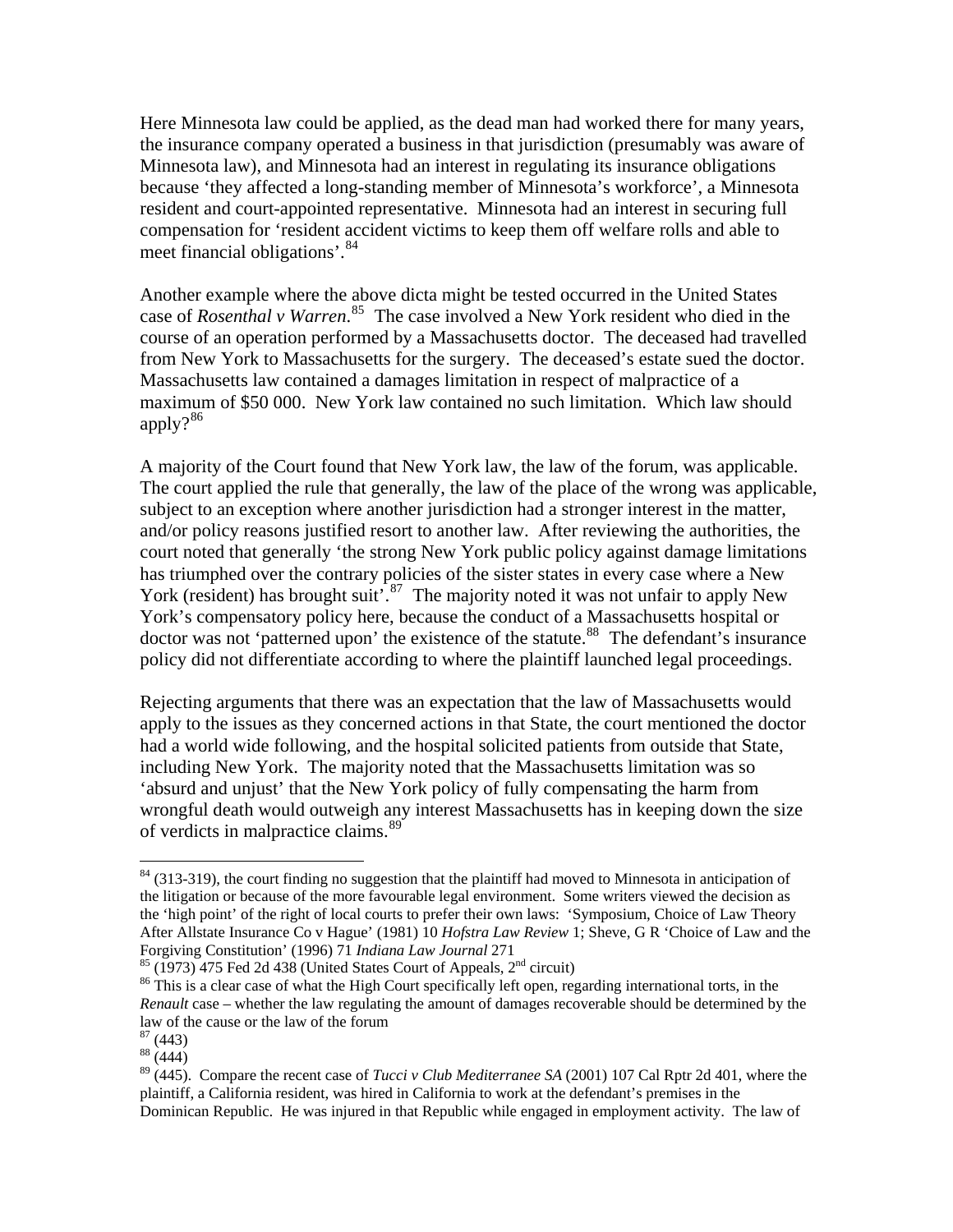#### **Conduct Regulation and Loss Distribution**

United States courts have recognized that different choice of law rules can apply to different issues put before the court for consideration. Specifically, they have recognized a distinction between what is known as 'conduct regulation' and 'loss distribution'. Different rules apply to these categories. Conduct regulation tends to be governed by the law of the place of the wrong, either with or without resort to interest analysis. Nevertheless, interest analysis would be readily applied to conduct regulation. A jurisdiction has a clear and strong interest in regulating conduct within its territory. It would be very difficult for another jurisdiction to claim it has a stronger interest in regulating conduct within another jurisdiction, than the jurisdiction itself would have. As the court in *Babcock v Jackson* said, 'where the defendant's exercise of due care in the operation of his vehicle is in issue, the jurisdiction in which the allegedly wrongful conduct occurred will usually have a predominant, if not exclusive, concern … (because of) that jurisdiction's interest in regulating conduct within its borders … it would be almost unthinkable to seek the applicable rule in the law of some other place'.<sup>[90](#page-19-0)</sup>

So recently in *Matson by Kehoe v Anctil*,<sup>[91](#page-19-1)</sup> the issue was whether the parents of a child injured in a Vermont car accident were guilty of contributory negligence. At the time of the accident, the plaintiff's mother was holding the child in her lap in the front passenger seat. The question of contributory negligence would be answered differently according to which law applied, the defendant being from Quebec. The court applied the law of the place of the wrong, Vermont, to the issue. The conclusion was that 'because both the conduct and the injury occurred in Vermont … (that state) … had a strong and obvious interest in regulating the conduct of persons within its territory and in providing redress for injuries that occurred there'.<sup>[92](#page-19-2)</sup>

Loss distribution is seen as something to which interest analysis (together, in some cases, with a proper law approach) is applied. Given that conduct regulation and loss distribution are decided by different rules, different law can apply to them. This is why in the 1997 *Matson* case the law of Vermont applied to the question of contributory

the Republic gave the plaintiff less entitlement to damages than the law of California. The court weighed up the interests, noting that the Dominican Republic had an interest in making sure that its employers faced limited and predictable financial liability for work-related injuries, while California had an interest in ensuring that workers hired in that State were adequately insured. The court concluded that Dominican law should apply, because that country's interests would be more impaired if its law were not applied than California's interest would be, if its law were not applied.

<sup>90 (483), 191</sup> NE 2d 284

<span id="page-19-1"></span><span id="page-19-0"></span> $91$  (1997) 979 F Supp 1031

<span id="page-19-2"></span><sup>92 (1035).</sup> Similarly in *Pittman v Maldania Inc* (2001) WL 1221704, the defendant operated a water ski rental office on the Delaware side of that State's border with Maryland. The law of both states provided it was unlawful to rent skis to a person under 16, but the law of Delaware (only) also required that the person renting to produce a valid driver's licence. The plaintiff, aged 14, obtained skis after misrepresenting his age. He was injured while riding the skis in Maryland. The court found the law of the place of the wrong (in this case Delaware, where the skis were hired) should apply. The Delaware law reflected a 'clear policy against renting skis to people who are unable to produce a valid driver's licence … (as) part of a comprehensive statute on boating safety … (and) a state statute regulating conduct should be enforced throughout the State'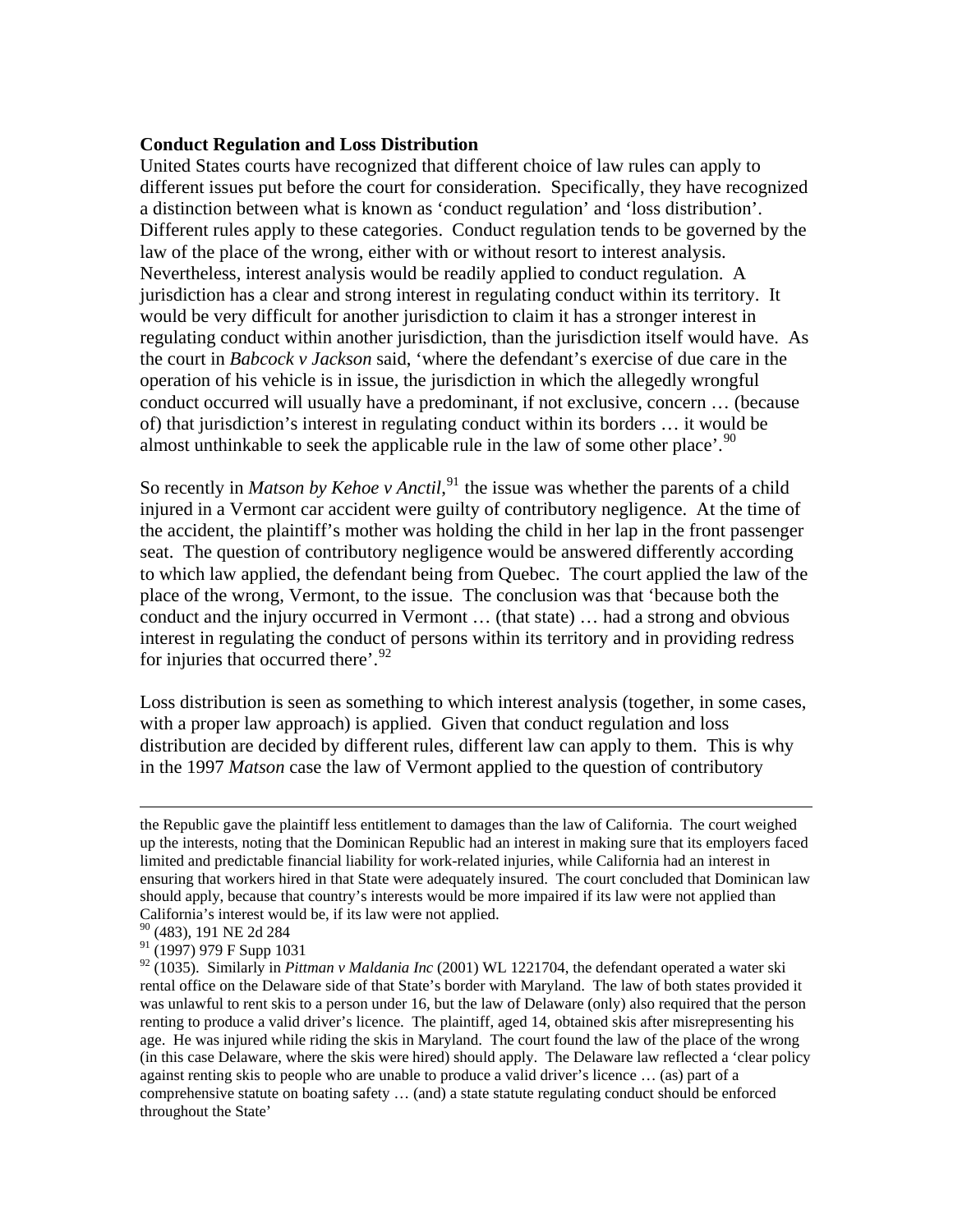negligence, but in the 1998 *Matson* case when the issue arose as to whether the defendant truck driver was an independent contractor or the agent of another defendant, the court viewed this as a loss distribution issue and applied Quebec law to the question. Quebec law had the greater interest in and closer connection with the issue because the truck driver and the corporation were both from that jurisdiction.<sup>[93](#page-20-0)</sup>

So for example in *Babcock v Jackson* itself, the court found that the law of the forum should apply to the questions of liability because that jurisdiction had a closer interest in the issue than the alternative place of the wrong. The policy underlying the law of the place of the wrong would not be disturbed, the court found, if the law of the forum governed liability compensation issues.

While *Babcock v Jackson* dealt with a situation where the court applied interest analysis to find that the law of the forum governed compensation issues, the court can also apply interest analysis to find that the law of the place of the wrong governs these issues. A good example of this situation is *Myers v Langlois*. [94](#page-20-1) There both of the relevant parties lived in a jurisdiction (Quebec) barring the plaintiff's action. The accident occurred in a state (Vermont) allowing the plaintiff's action. The action was brought in a Vermont court. That court concluded that the law of Quebec should apply, based on interest analysis. As the judges said: 'Since the choice of law issue presented relates to allocation of post-event losses, not regulation of conduct, the goals of Vermont's system would not be realized by permitting the actions to go forward here. Quebec has demonstrated strong policy concerns by enacting a comprehensive automobile insurance act that provides no-fault compensation and allocates loss between Quebec residents. We therefore conclude that Quebec's significant interest in maintaining its no-fault insurance scheme outweigh the parties' contacts with Vermont'.<sup>[95](#page-20-2)</sup>

It should be pointed out the writer is not aware of any reference to the distinction between conduct regulation and loss distribution in any of the Australian conflicts jurisprudence. However, the joint judgment in Renault contains the interesting aspect that the judges expressly reserved the question whether questions on kind, and quantification of, damage should be governed by the law of the place of the wrong.<sup>[96](#page-20-3)</sup> This is interesting because the High Court has confirmed in cases such as *Stevens v Head[97](#page-20-4)* that it views questions as to the heads of damage that may be recoverable as a matter of substance that should, according to the general rule adopted by the High Court in *Pfeiffer* and *Renault*, be resolved according to the law of the place of the wrong. Yet the High Court in Renault leaves open the question of which law to apply. This leaves open the possibility that in future cases, the High Court might adopt the distinction, in applying its conflict of law rules in torts cases, between issues of conduct regulation and loss distribution. In particular, it might confirm that the law of the place of the wrong should apply to

<sup>93</sup> *Matson v Anctil* (1998) 7 F Supp 2d 423

<span id="page-20-1"></span><span id="page-20-0"></span><sup>94 (1998) 721</sup> A 2d 129

<span id="page-20-2"></span> $^{95}$  (132)

<span id="page-20-3"></span> $96(520)$ 

<span id="page-20-4"></span><sup>&</sup>lt;sup>97</sup> (1992) 176 CLR 433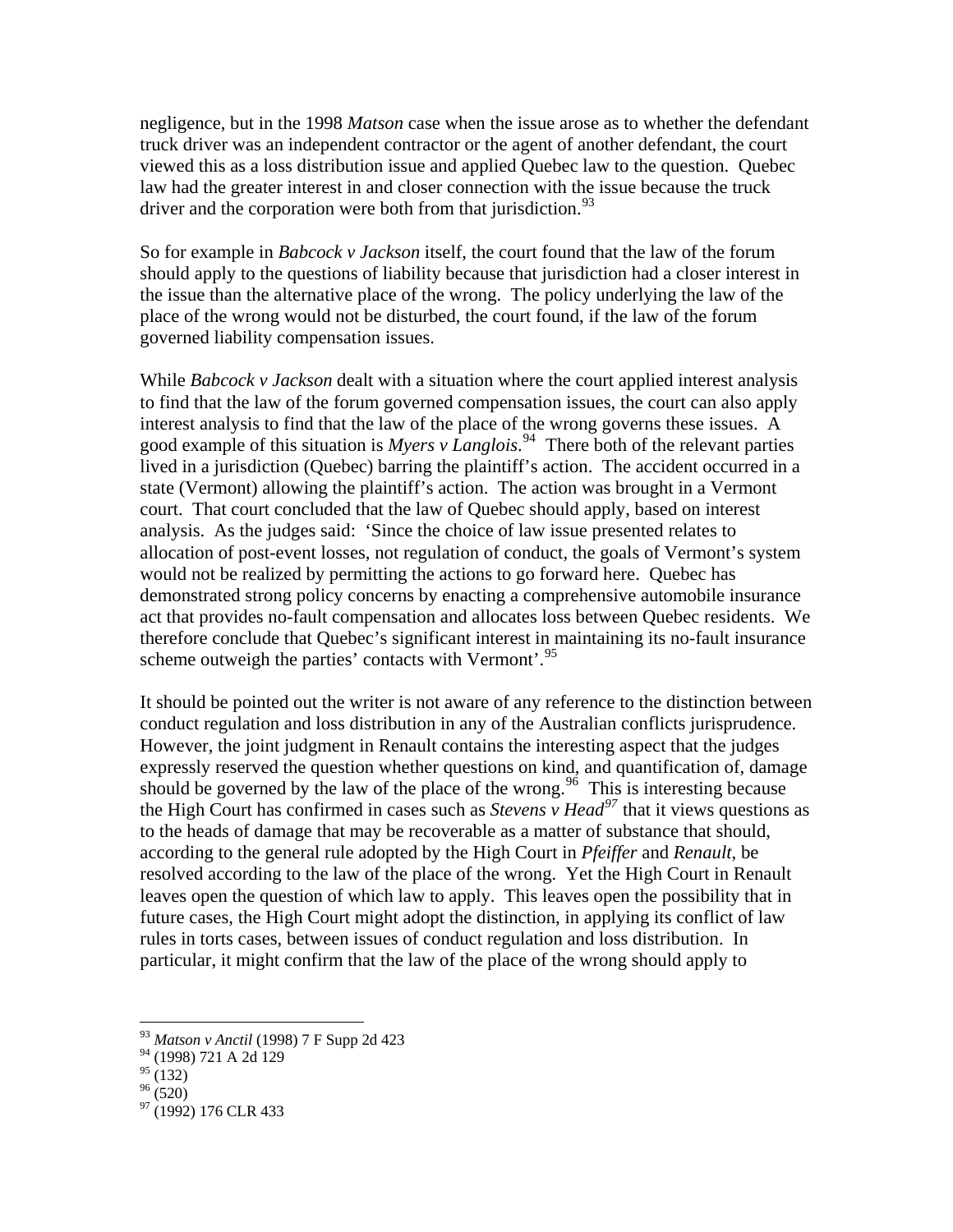questions of conduct regulation, but the issue of loss distribution might need a more flexible approach.

This distinction between conduct regulation and loss distribution makes strong analytical sense to the writer. There is no warrant for departing from the law of the place of the wrong regarding issues of conduct regulation. That jurisdiction has a right to regulate conduct that occurs within its boundaries. The rule meets the reasonable expectation of the parties that if they enter another jurisdiction, their conduct is subject to regulation by the government of that jurisdiction. The rule is simple to apply, certain, and unlikely to lead to anomalies.

Compared with the issue of conduct regulation, loss distribution is more difficult. No general answer can be provided as to the correct approach, given the multitude of possibilities that may present themselves. However, in the simplest case where both parties are resident in one country/jurisdiction (A) and are involved in an accident in country B, it is surely true to say that country B has no real interest in determining the issue of the respective liabilities of the parties. The policy of that country's liability laws will not be thwarted if A's laws are applied to resolve the liability issues, in the case where both parties to the litigation are from that country. This situation is common in conflicts cases, including the facts raised in *Chaplin, Pfeiffer* and *Babcock*.

As James suggested, in reference to the *Pfeiffer* decision, the court should have considered whether 'the New South Wales legislature had any real interest in the application of its workplace scheme to an ACT employer's liability'.<sup>[98](#page-21-0)</sup> Similarly, one could ask whether Malta had any interest in the application of its compensation laws to decide liability between British residents (the *Chaplin* situation), or whether the province of Ontario had any interest in the application of its compensation laws to decide liability between New York residents (the *Babcock* situation).

One might make the same comment in relation to the recent decision in *Union Shipping New Zealand Ltd v Morgan*. [99](#page-21-1) There the plaintiff, a New Zealand resident working for a shipping company incorporated in New Zealand, was injured while the ship was unloading coal in a New South Wales port. He sued his employer at common law. New Zealand had a no-fault compensation scheme that would have prevented him bringing a common law action in that country. The New South Wales Court of Appeal found that New South Wales law applied to the action. Again, one might ask the question whether New South Wales had any interest in applying its tort law (allowing a common law action) to the claim, based as it was against a New Zealand employer, who had contributed to a compensation scheme for employees in that country.<sup>[100](#page-21-2)</sup> Is it anomalous

<span id="page-21-0"></span><sup>&</sup>lt;sup>98</sup> Elizabeth James 'John Pfeiffer Pty Ltd v Rogerson: The Certainty of Federal Choice of Law Rules for Intranational Torts: Limitations, Implications and a Few Complications' [2001] 23 *Sydney Law Review* 145,159

<span id="page-21-1"></span><sup>99 [2002] 54</sup> NSWLR 690

<span id="page-21-2"></span> $100$  It is submitted a correct application of interest analysis to this factual scenario would find New South Wales had no interest in the litigation. With respect, it is not to the point to conclude, as Heydon JA did in *Union Shipping*, that 'it cannot be said that New South Wales, whose citizens were receiving the coal, had no concern with the presence of the vessel' (731). If this was a purported application of interest analysis, it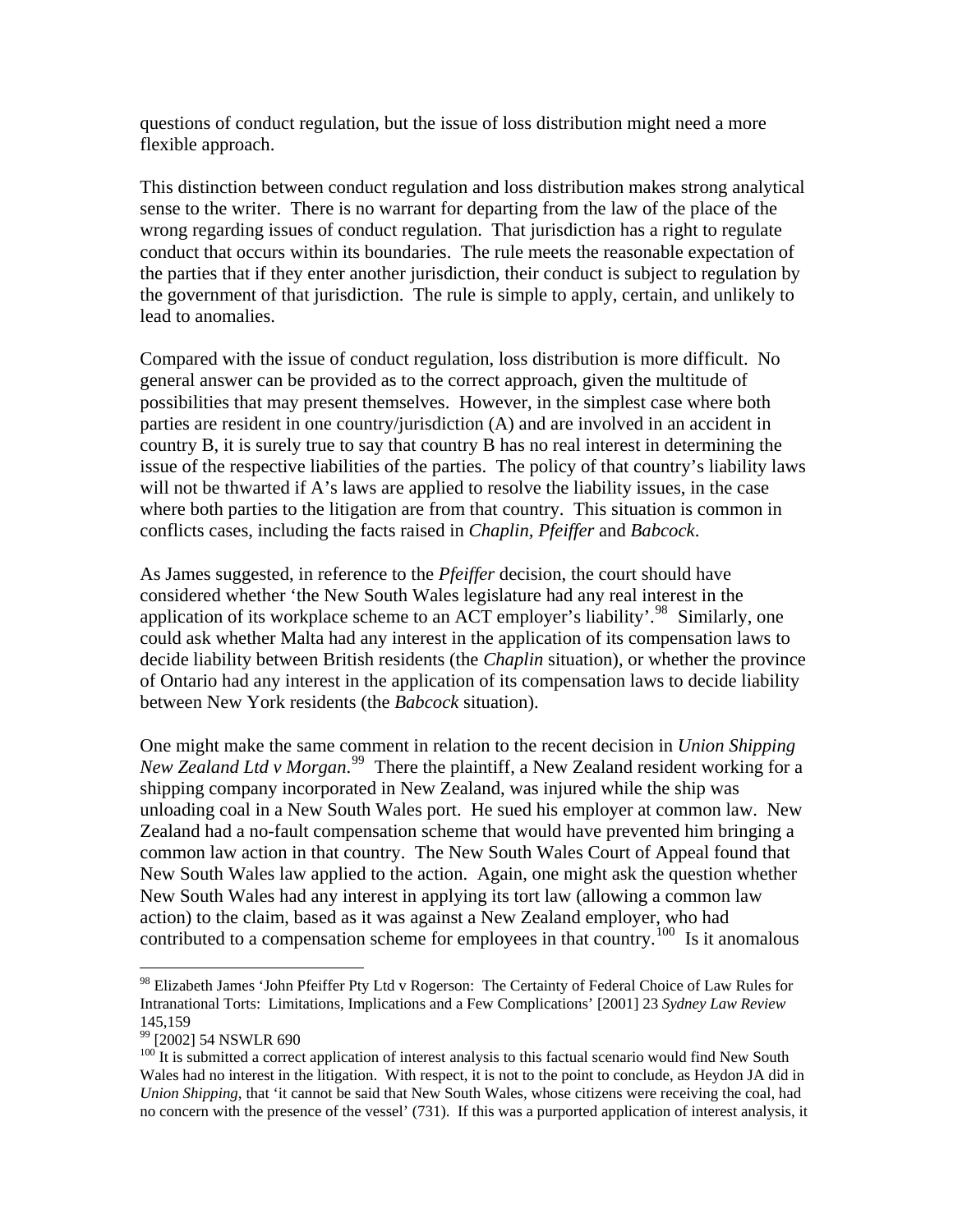that had the plaintiff been unloading the coal in New Zealand, or in non-Australian territorial waters, his claim may not have been able to be brought?

It is submitted that the rule decided upon by the High Court in *Pfeiffer* (confirmed in *Renault*), while having the advantage of simplicity and certainty, cannot address this situation in an acceptable way – where the law of the place of the wrong is in a sense fortuitous, and the parties have no other connection with this place other than that fact. This problem applies both in relation to international torts, and in torts involving more than one Australian jurisdiction.

Other possibilities may present themselves. It may be that one of the parties may live in the jurisdiction where the accident occurred, with the other living in the forum jurisdiction. Some United States courts would solve this problem by applying an interest analysis to the question of loss distribution. The High Court would apparently apply the law of the place of the wrong, inflexibly if dealing with an interstate conflict. The result would be more interesting if it were dealing with an international conflict. It outlined in *Renault* that in such cases the law of the place of the wrong would continue to apply. It may adopt an exception based on public policy considerations. But what of the High Court's reservations in *Renault* on the distinction it agreed to it *Pfeiffer* between matters of substance and matters of procedure, and particularly its comments that it reserves the question whether issues regarding quantification of damages is in fact a matter for the place of the wrong, in relation to international cases? $101$ 

Is this far from the approach of the United States which reserves the issue of loss distribution to the place with the closer connection with the parties, involving questions of policy? It was suggested earlier that the High Court in *Renault* may have been indicating it would apply questions of policy in its classification of issues, including quantification of damages, as either substantive or procedural.

The matter must remain for the moment one of conjecture only, but it is quite conceivable given the Court's comments in *Renault* that one day, it may (as a matter of policy) determine issues of quantification of damages, in relation to an action brought in Australia based on a tort committed overseas, according to the law of the forum (Australia). The policy reason for this may be that the foreign jurisdiction does not recognize heads of damage that Australian law does (the situation in *Chaplin*), together with (or as an alternative) the argument that deciding issues of loss distribution by the law of the forum (Australian law) does not, as a matter of international comity, interfere with the sovereignty, public policy or interest of the foreign jurisdiction in the matter at hand. If the Court were to take this step, it would be justified in doing so by referring to the United States distinction between conduct regulation and loss distribution.

<span id="page-22-0"></span>is submitted with respect not to be an accurate one. His Honour went on to say that 'it is difficult to see how anything in the nature of an onerous or disruptive burden would be created by applying New South Wales law' (731). With respect, this is not an accepted test for deciding on questions of *choice of law*.<br><sup>101</sup> cf the approach of the Supreme Court of California in *Tucci v Club Mediterranee SA* (2001) 107 Cal Rptr 2d 401, where the court applied the law of the place of the wrong, the Dominican Republic, to determine what remedies were available to the plaintiff, rather than the law of the forum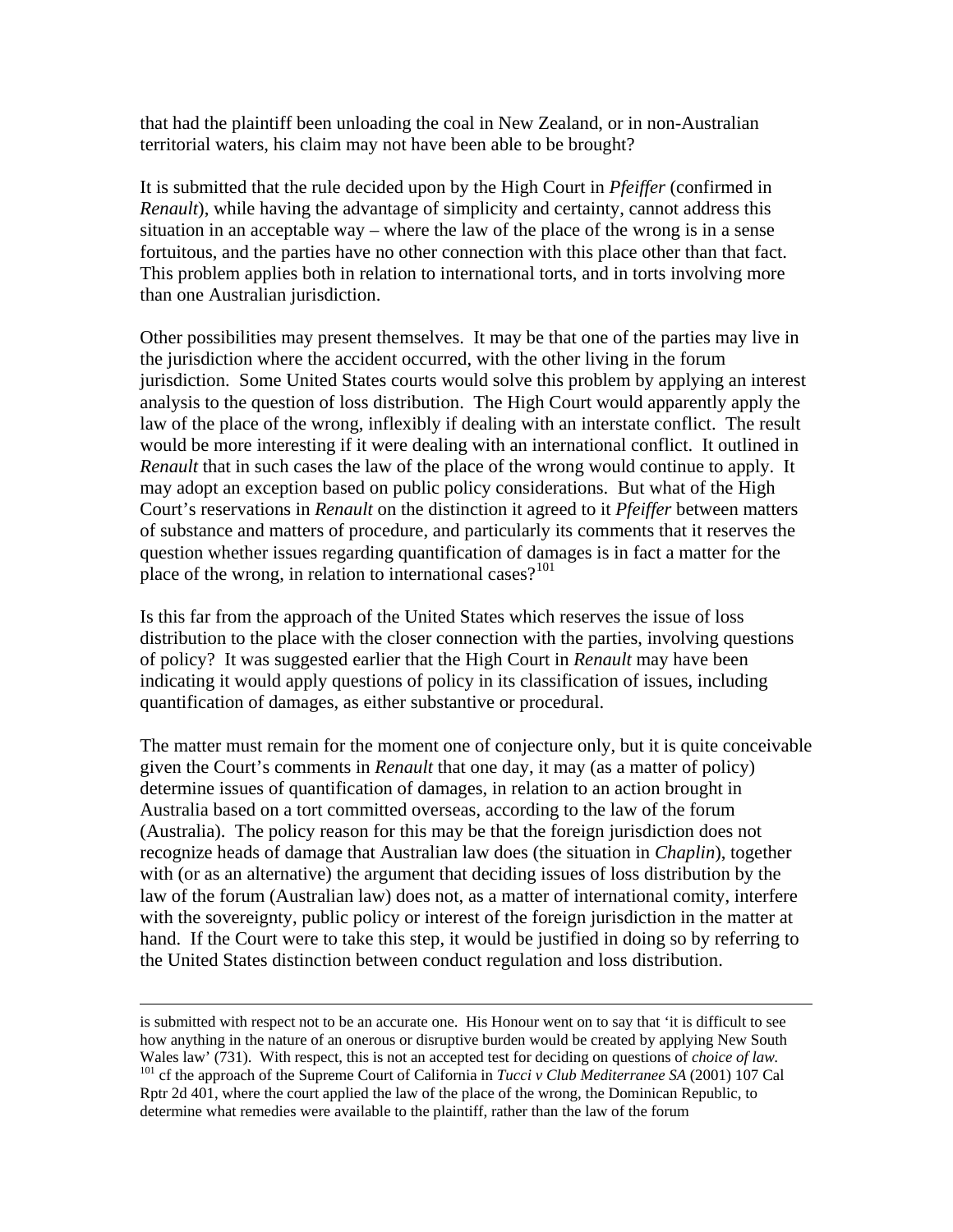# **Applying an Interest Analysis Approach to Australian Decisions**

It is an interesting exercise to briefly review the leading Australian decisions in relation to conflict of laws in the area of tort, to see whether the result would be different if an interests analysis were adopted.

### *Koop v Bebb (1951)*

The accident occurred in New South Wales, with the action being brought by the plaintiffs in Victoria. They were Victorian residents, with the defendant living in New South Wales. The High Court applied the law of the forum, given their adoption of *Phillips v Eyre*. Under an interest analysis, the issues of conduct regulation and loss distribution would be separated. The question whether the defendant's driving was negligent or not should be governed by the place of the wrong, in this case New South Wales. The question of loss distribution would be based on what damages the plaintiff should recover, based on respective State interests. Victoria has a strong interest in ensuring its residents obtain proper compensation for injury, and arguably the law of that State should apply to questions of loss recovery, in the absence of New South Wales limiting provisions.

# *Breavington v Godleman (1988)*

The accident occurred in the Northern Territory. Territory law limited damages available to a Territory resident suing for personal injury. The plaintiff lived in the Territory, but brought the action in Victoria, where no statutory limit applied. A majority of the court (for different reasons) applied the law of the place of the wrong, with a minority applying a double choice of law rule. Under interest analysis, conduct regulation ie the question whether the driving was negligent, should be governed by the law of the place of the wrong. Loss distribution should be resolved by an interest analysis – the Territory law restricting liability reflects a concern within that jurisdiction at excessive damages payouts to residents. Victoria has no interest in the litigation or the outcome. Territory law should apply to all substantive issues.

# *McKain v Miller (1992)*

The accident occurred in South Australia. The employer was incorporated in and carrying on business in that State. That State's limitation period barred this action. The plaintiff sued in New South Wales, where the action was not statute-barred. A majority of the court accepted a double choice of law rule, and considered a limitation period was substantive, governed by the law of the forum, here New South Wales. The action could proceed. Under interest analysis, conduct regulation and questions of negligence would be regulated by the law of South Australia as the place of the wrong. Regarding loss distribution, South Australian law reflects a policy of protecting residents of that State from liability beyond a limited time frame. New South Wales had some interest in the matter as the plaintiff was resident in that State, though the defendant was not. The accident did not occur there. South Australia is considered to have a stronger interest in the outcome of the litigation. Applying South Australian law , the action should not proceed.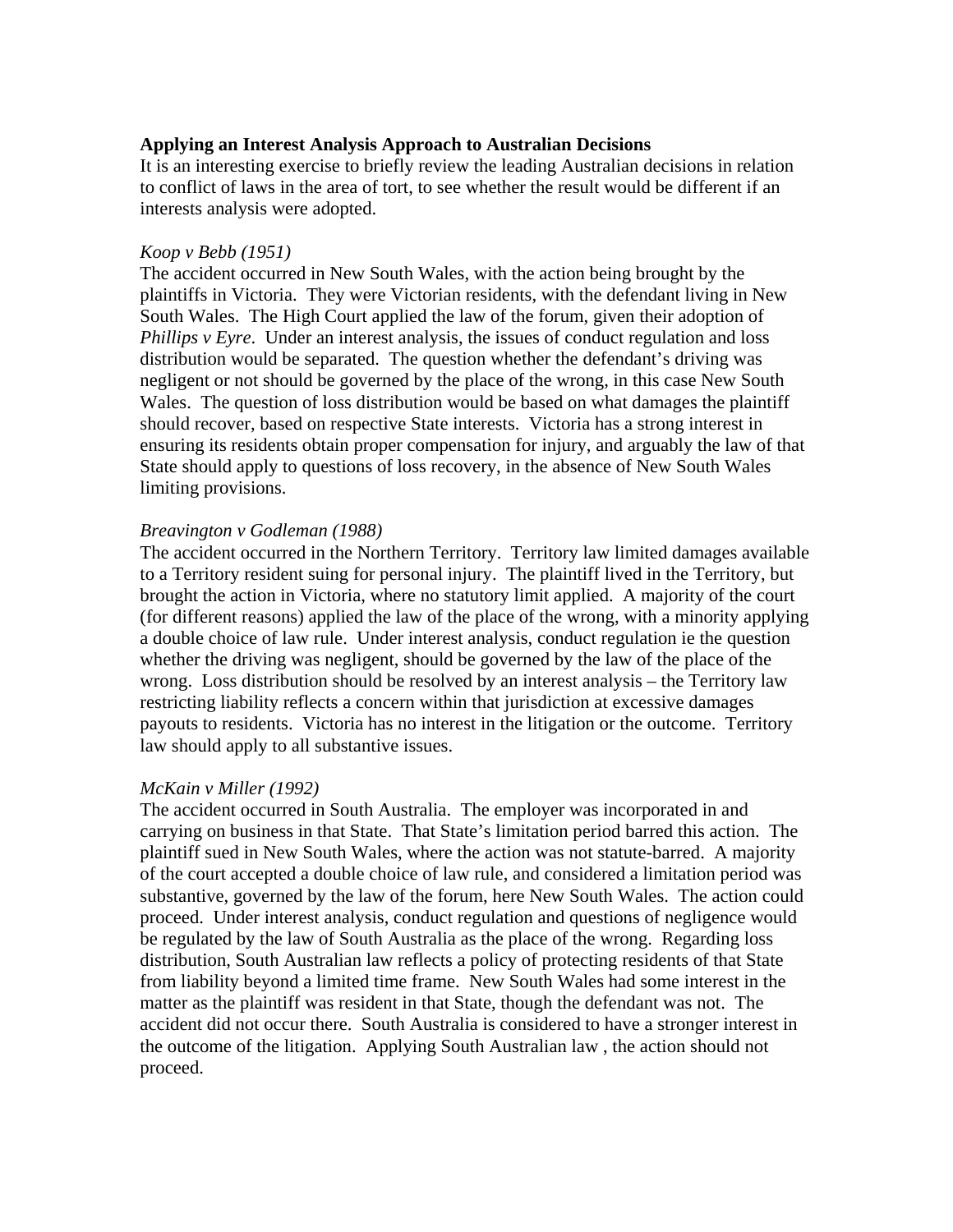#### *Pfeiffer v Rogerson (2000)*

The accident occurred in New South Wales. The defendant carried on business in the Australian Capital Territory, and employed the plaintiff there. New South Wales workers' compensation law limited liability; Territory law did not. A unanimous High Court applied the law of the place of the wrong, New South Wales. Applying interest analysis, New South Wales law should apply to conduct regulation – the question of negligence. Regarding loss distribution, one starts with the law of the place of the wrong as the primary option, but subject to interest analysis. New South Wales has no interest in applying its workers' compensation regime to the situation – the defendant employer did not contribute to the fund of that State. Arguably, the Territory has a stronger interest in the matter, as the employer carries on business there, and is paying premiums in that jurisdiction. The plaintiff lives and is employed within the Territory.

# *Renault v Zhang (2002)*

The accident occurred in New Caledonia, injuring the plaintiff, an Australian resident. The defendant manufacturer was a French company. A majority of the court applied the law of the place of the wrong, New Caledonia. If interest analysis were applied, the law of New Caledonia would apply to conduct regulation – the question of negligence. Regarding loss distribution, the prima facie rule is that the law of the place of the wrong should apply. Both Australia and France have some interest in the litigation, with the plaintiff and defendant respectively resident there. New Caledonia has an interest in ensuring that a business that rents out cars in that country to tourists or Caledonian residents deals only in mechanically sound vehicles. It would be likely New Caledonian law would apply to the case.

# *Union Shipping New Zealand Ltd v Morgan (2002)*

The relevant facts are very similar to Pfeiffer, with the plaintiff and defendant both resident in New Zealand, and the plaintiff employed there. A New Zealand workers' compensation to which the defendant contributed applied to the accident. New Zealand law would not allow a common law claim, while the law of New South Wales, where the accident occurred, would. Applying an interest analysis approach, the law of New South Wales would apply to conduct regulation, but the law of New Zealand would apply to loss distribution – New South Wales has no interest in the decision whether the defendant should have to compensate the plaintiff through a common law claim. New Zealand has a regulatory system for its employers regarding work-related accidents, and has an expectation that the system will be enforced.

We see that in some cases, the result is the same, albeit after the application of very different reasoning. However, it is submitted the issues regarding statutes of limitation can be more easily resolved through interests analysis than the fine distinctions the court resorted to in cases such as *McKain*, and the different approaches are likely to lead to different results when considering workers' compensation issues (and it is submitted motor vehicle accident issues).

# **Summary and Conclusion**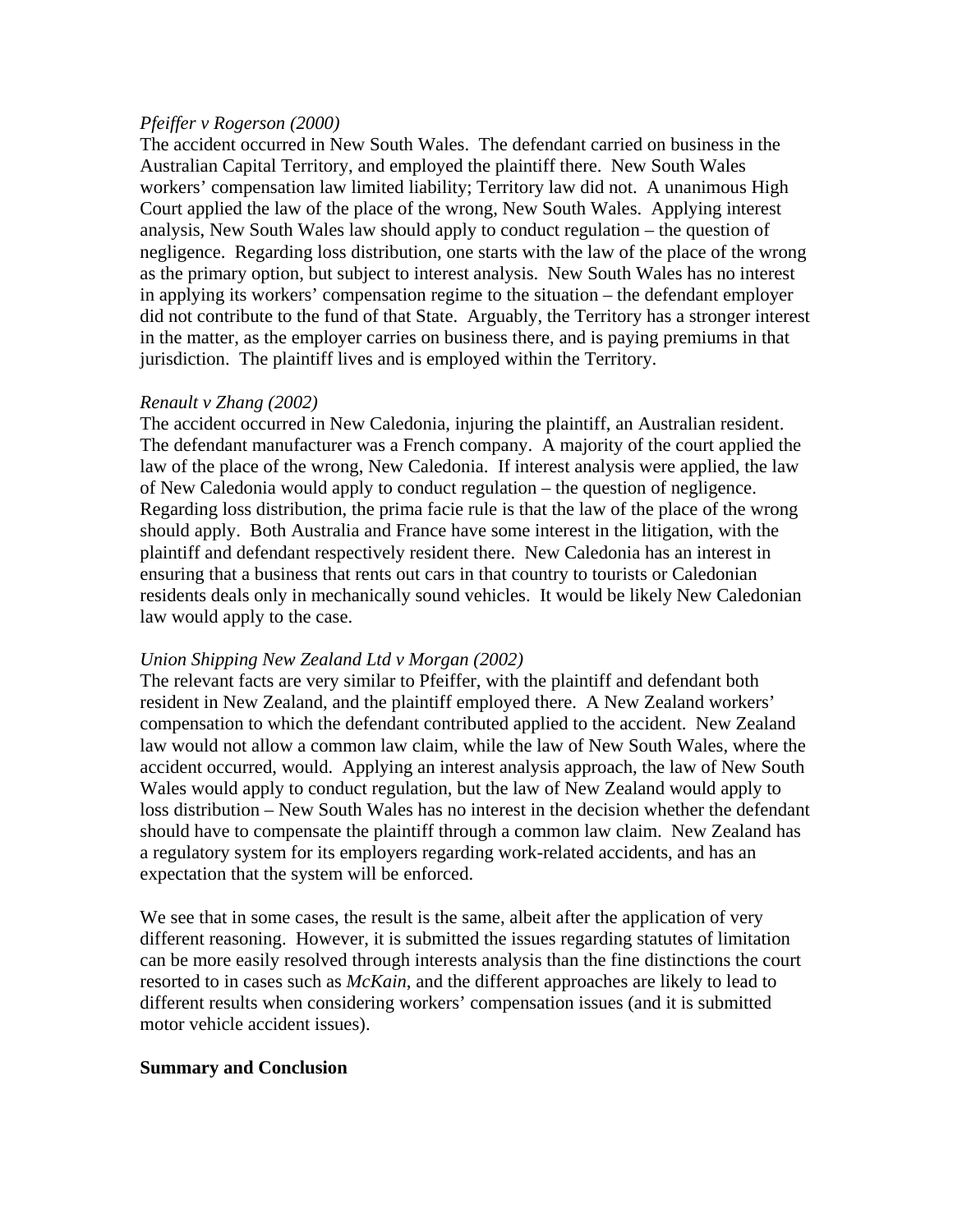It is submitted that the High Court has generally taken a very positive step recently in stating the law of the place of the wrong as the only law to be applied in relation to torts involving more than one state, and as the primary law to be applied in relation to international torts. However, in future the High Court may need to consider increasing flexibility in the application of its choice of law rules, as at least Kirby J on the current bench has conceded.

There is a rich North American jurisprudence in relation to questions of policy (albeit in a different context), including the possibility of answering different questions that may arise in a conflicts case by applying different laws, and interest analysis to weigh up competing interests in particular cases. Such an approach also commended itself to the British legislators.

The author has concluded against creating any exception to choice of law rules based only on 'policy'. As has been seen, the concept is fraught with uncertainty. It has been used in different ways by different courts. The record of the High Court in various fields in applying the concept of 'policy' has not been an envious one, creating uncertainty, and perhaps masking views and considerations that are not always expressed clearly. The author would prefer a more explicit and transparent solution.

The conclusion reached by the writer is that matters of conduct regulation should be regulated by the law of the place of the wrong, without exception. This rule should apply both in interstate and international torts cases. This result is generally consistent with the High Court's stated preference in *Pfeiffer* for rules in this area to be as simple as possible, consistent, and certain. It meets legitimate expectations that a person who is present within a jurisdiction submits to that jurisdiction's conduct regulation rules. That jurisdiction has a strong interest in developing and enforcing conduct standards that apply to all within its borders.

However, it is concluded that the question of loss distribution is a more vexed one. There is much to be said for the argument that the law of the place of the wrong should not apply to this issue in the case where that country's government (and/or law) has no interest in the allocation of responsibility between the parties. This may be because the parties do not reside in that jurisdiction, have no interest in it, and where the policy intent of that country's relevant laws would not be thwarted by their non-application to the loss allocation decision in the case at hand.<sup>[102](#page-25-0)</sup> It is conceded here that it may be a difficult matter of evidence to determine in all cases the policy intent of the relevant legislatures. However, this should at least be a genuine exercise, and not a sham to justify applying the law of the forum, to take into account Brilmayer's forum-bias concerns with interest analysis.

As a result, it is suggested that where the issue is one of loss distribution, the court should not automatically apply the law of the place of the wrong to resolve the issue. Perhaps this could be the starting point, or initial presumption. The question should be answered

<span id="page-25-0"></span> $102$  This is acknowledged as a hybrid of interest analysis and proper law approach, an approach certainly not without support in the literature (above n58).